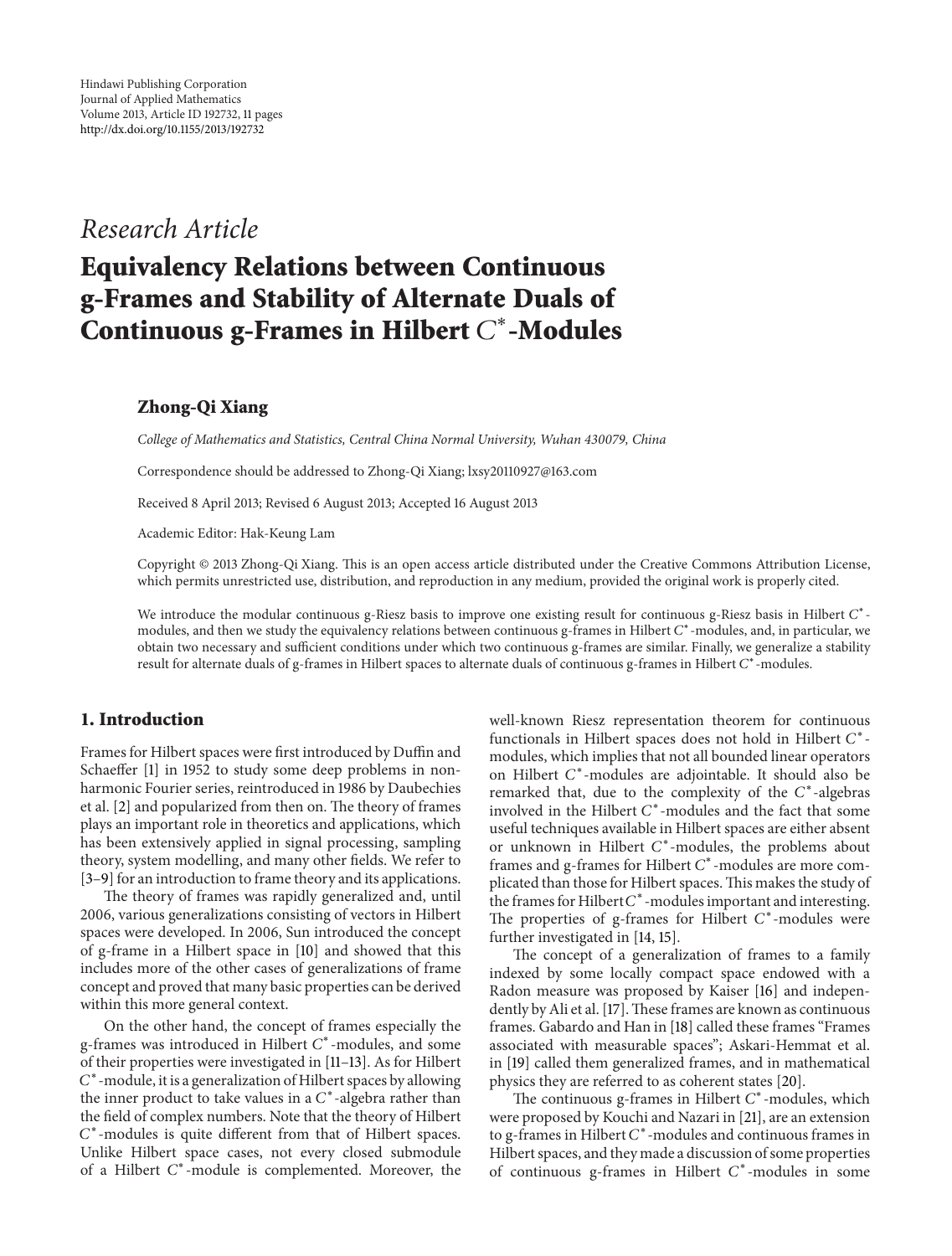aspects. The purpose of this paper is to further investigate the properties of continuous g-frames in Hilbert  $C^*$ -modules.

The paper is organized in the following manner. We continue this introductory section with a review of the basic definitions and notations about Hilbert  $C^*$ -modules. Section 2 investigates some basic results of continuous g-frames in Hilbert  $C^*$ -modules and introduces the so-called modular continuous g-Riesz basis to improve one result for continuous g-Riesz basis obtained by Kouchi and Nazari plus a bit more. Equivalency relations between continuous g-frames are included in Section 3, where two necessary and sufficient conditions for two continuous g-frames to be similar are obtained. The last section of this paper generalizes a stability result for alternate duals of g-frames in Hilbert spaces to alternate duals of continuous g-frames in Hilbert  $C^*$ -modules.

Let us recall the definitions and some basic properties of Hilbert  $C^*$ -modules. For more details, the interested readers can refer to the books by Lance [22] and Wegge-Olsen [23]. Let *A* be a  $C^*$ -algebra with involution ∗. A pre-Hilbert  $C^*$ module over  $A$  or, simply, a pre-Hilbert  $A$ -module, is a complex linear space  $\mathcal U$  which is a left A-module with map  $\langle \cdot, \cdot \rangle : \mathcal{U} \times \mathcal{U} \rightarrow A$ , called an A-valued inner product, and it possesses the following properties:

- (1)  $\langle f, f \rangle \ge 0$  for all  $f \in \mathcal{U}$  and  $\langle f, f \rangle = 0$  if and only if  $f=0;$
- (2)  $\langle f, g \rangle = \langle g, f \rangle^*$  for all  $f, g \in \mathcal{U}$ ;
- (3)  $\langle af+g, h \rangle = a \langle f, h \rangle + \langle g, h \rangle$  for all  $a \in A$ ,  $f, g, h \in \mathcal{U}$ ;
- (4)  $\langle \lambda f, g \rangle = \lambda \langle f, g \rangle$  whenever  $\lambda \in \mathbb{C}$  and  $f, g \in \mathcal{U}$ .

For  $f \in \mathcal{U}$ , we define a norm on  $\mathcal{U}$  by  $\|f\|_{\mathcal{U}} = \| \langle f, f \rangle \|_{A_{\perp}}^{1/2}$ . If  $U$  is complete with this norm, it is called a Hilbert  $C$ module over A or a Hilbert A-module.

Let  $(\mathcal{U}, \langle \cdot, \cdot \rangle)$  and  $(\mathcal{V}, \langle \cdot, \cdot \rangle)$  be two Hilbert A-modules. A map  $T: \mathcal{U} \to \mathcal{V}$  is said to be adjointable if there exists a map  $S : \mathcal{V} \to \mathcal{U}$  such that  $\langle Tf, g \rangle_2 = \langle f, Sg \rangle_1$  for all  $f \in \mathcal{U}$ and  $g \in \mathcal{V}$ . We denote by  $\text{End}_{A}^{*}(\mathcal{U}, \mathcal{V})$  the collection of all adjointable A-linear maps from  $\mathcal U$  to  $\mathcal V$ . The following two lemmas will be used in the later section.

Lemma 1 (see [24]). Let M and N be two Hilbert A-modules *over a*  $C^*$ -algebra A and let  $T : \mathcal{M} \to \mathcal{N}$  be a linear map. *Then the following conditions are equivalent:*

- (1) *the operator*  $T$  *is bounded and A-linear;*
- (2) *there exists a constant*  $K \geq 0$  *such that the inequality*  $\langle Tx, Tx \rangle \leq K \langle x, x \rangle$  holds in A for all  $x \in \mathcal{M}$ .

**Lemma 2** (see [25]). Let A be a  $C^*$ -algebra, let U and V be *two Hilbert A-modules, and let*  $T \in \text{End}_{A}^{*}(\mathcal{U}, \mathcal{V})$ *. The following statements are equivalent:*

- (1) *is surjective;*
- (2)  $T^*$  *is bounded below with respect to norm; that is, there is*  $m > 0$  *such that*  $||T^* f|| \ge m||f||$  *for all*  $f \in \mathcal{V}$ ;
- (3)  $T^*$  *is bounded below with respect to inner product; that is, there is*  $m' > 0$  *such that*  $\langle T^* f, T^* f \rangle \ge m' \langle f, f \rangle$  for *all*  $f \in \mathcal{V}$ .

Let  $\mathcal V$  be a Hilbert A-module and  $\{\mathcal V_m\}_{m\in\mathcal M}$  a sequence of closed submodules of  $\mathcal V$ . Set

$$
\bigoplus_{m \in \mathcal{M}} \mathcal{V}_m
$$
\n
$$
= \left\{ g = \{g_m\} : g_m \in \mathcal{V}_m, \left\| \int_{m \in \mathcal{M}} \left\langle g_m, g_m \right\rangle d\mu(m) \right\| < \infty \right\}. \tag{1}
$$

For any  $f = \{f_m : m \in \mathcal{M}\}\$ and  $g = \{g_m : m \in \mathcal{M}\}\$  $\mathcal{M}$ , if the A-valued inner product is defined by  $\langle f, g \rangle$  =  $\int_{m \in \mathcal{M}} \langle f_m, g_m \rangle d\mu(m)$  and the norm is defined by  $||f|| =$  $\|\langle f, f \rangle\|^{1/2}$ , then  $\bigoplus_{m \in \mathcal{M}} \mathcal{V}_m$  is a Hilbert A-module (see [22]).

Throughout this paper, A is a unital  $C^*$ -algebra,  $\mathcal U$  and  $\mathcal V$  are Hilbert A-modules, and  $\{\mathcal V_m\}_{m\in\mathcal M}$  is a sequence of closed submodules of  $\mathcal V$ . For  $T \in \text{End}_{A}^*(\mathcal U, \mathcal V)$ , we use Ran(T) and  $\mathcal{N}(T)$  to denote the range and the null space of T, respectively. As usual, we use  $I_{\mathcal{U}}$  to denote the identity operator on  $\mathcal{U}$ .

#### **2. Basic Results of Continuous g-Frames and Modular Continuous g-Riesz Bases**

In this section, we recall some basic properties of continuous g-frames in Hilbert  $C^*$ -modules and, in particular, we obtain an equivalent condition under which a Hilbert  $C^*$ module has a continuous g-frame. Moreover, we introduce the modular continuous g-Riesz basis to improve one result for continuous g-Riesz basis in Hilbert  $C^*$ -modules.

*Definition 3* (see [21]). We call a family of adjointable Alinear operators  $\{\Lambda_m \in \text{End}_{A}^*(\mathcal{U}, \mathcal{V}_m) : m \in \mathcal{M}\}\$ a continuous generalized frame or simply a continuous g-frame for Hilbert C<sup>\*</sup>-module U with respect to  $\{V_m : m \in \mathcal{M}\}\$ if

- (1) for any  $f \in \mathcal{U}$ , the function  $\tilde{f} : \mathcal{M} \to \mathcal{V}_m$  defined by  $\widetilde{f}(m) = \Lambda_m f$  is measurable;
- (2) there is a pair of constants  $A, B > 0$  such that, for any  $f \in \mathcal{U}$ ,

$$
A\left\langle f,f\right\rangle \leq \int_{m\in\mathcal{M}}\left\langle \Lambda_{m}f,\Lambda_{m}f\right\rangle d\mu(m) \leq B\left\langle f,f\right\rangle. \tag{2}
$$

The constants  $A$  and  $B$  are called continuous g-frame bounds. We call  $\{\Lambda_m : m \in \mathcal{M}\}\$ a continuous tight g-frame if  $A = B$ and a continuous Parseval g-frame if  $A = B = 1$ . If only the right-hand inequality of (2) is satisfied, we call  $\{\Lambda_m : m \in \mathcal{M}\}\$ a continuous g-Bessel sequence for  ${\mathcal U}$  with respect to  $\{ {\mathcal V}_m:$  $m \in \mathcal{M}$  with Bessel bound B.

We have the following equivalent definition for continuous g-Bessel sequences in Hilbert C\*-modules.

**Proposition 4.** Let  $\{\Lambda_m \in \text{End}_{A}^*(\mathcal{U}, \mathcal{V}_m) : m \in \mathcal{M}\}\)$  be a *sequence of adjointable A-linear operators on*  $\mathcal{U}$ *. Then*  $\{\Lambda_m :$  ∈ M} *is a continuous g-Bessel sequence with Bessel bound D* if and only if, for all  $f \in \mathcal{U}$ ,

$$
\left\| \int_{m \in \mathcal{M}} \left\langle \Lambda_m f, \Lambda_m f \right\rangle d\mu(m) \right\| \le D \|f\|^2. \tag{3}
$$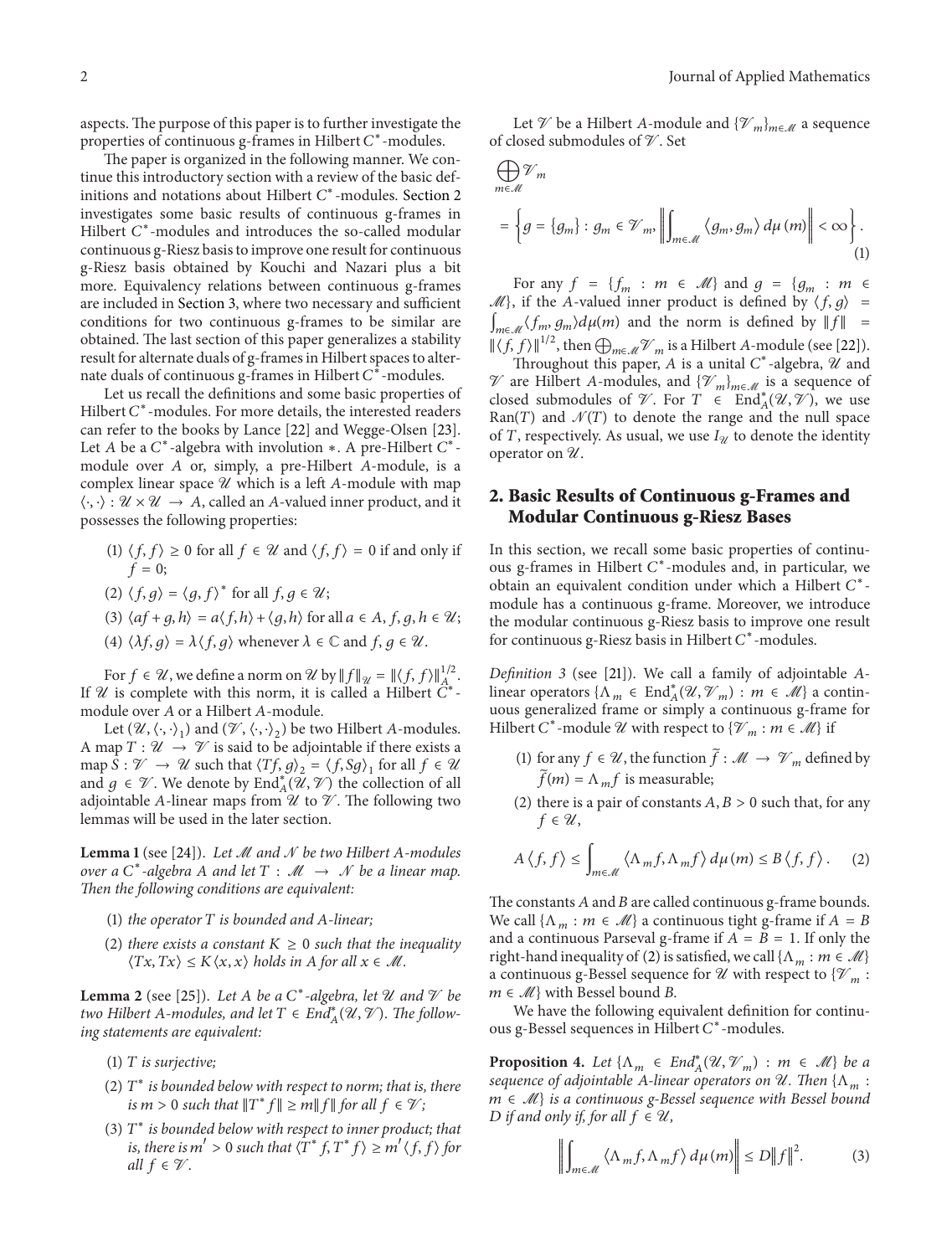*Proof.* "⇒". It is obvious.

 $\stackrel{\alpha}{\leftarrow}$ ". Define a linear operator  $T : \mathcal{U} \to \bigoplus_{m \in \mathcal{M}} \mathcal{V}_m$  by  $Tf = {\Lambda_m f : m \in \mathcal{M}}$  for all  $f \in \mathcal{U}$ . Then

$$
||Tf||^{2} = ||\langle Tf, Tf \rangle||
$$
  
= 
$$
\left\| \int_{m \in \mathcal{M}} \langle \Lambda_{m} f, \Lambda_{m} f \rangle d\mu(m) \right\| \le D ||f||^{2},
$$
 (4)

which implies that  $||Tf|| \le \sqrt{D} ||f||$ . Hence, T is bounded. It is clear that T is A-linear. Then by Lemma 1, we have  $\langle Tf, Tf \rangle \le$  $D\langle f, f \rangle$ , equivalently,  $\int_{m \in \mathcal{M}} \langle \Lambda_m f, \Lambda_m f \rangle d\mu(m) \leq D\langle f, f \rangle$ , as desired.

The following proposition gives an equivalent condition for a continuous g-Bessel sequence to be a continuous gframe.

**Proposition 5.** *Let*  $\{\Lambda_m \in \text{End}_{\mathcal{A}}^*(\mathcal{U}, \mathcal{V}_m) : m \in \mathcal{M}\}$  *be a continuous g-Bessel sequence for*  $\mathcal U$  *with respect to*  $\{ \mathcal V_m : m \in \mathcal M \}$ *. Then*  $\{\Lambda_m : m \in \mathcal{M}\}\$ is a continuous g-frame for U if and only *if there exists a constant*  $C > 0$  *such that* 

$$
C||f||^{2} \leq \left\|\int_{m\in\mathcal{M}}\left\langle \Lambda_{m}f,\Lambda_{m}f\right\rangle d\mu(m)\right\|, \quad \forall f \in \mathcal{U}.
$$
 (5)

*Proof.* "⇒". It is straightforward.

"⇐". We define a linear operator as follows:

$$
T: \mathcal{U} \longrightarrow \bigoplus_{m \in \mathcal{M}} \mathcal{V}_m, \qquad Tf = \{\Lambda_m f : m \in \mathcal{M}\}, \quad \forall f \in \mathcal{U}.
$$
\n(6)

Then  $T$  is adjointable. Indeed,

$$
\langle Tf, g \rangle = \int_{m \in \mathcal{M}} \langle \Lambda_m f, g_m \rangle d\mu(m)
$$

$$
= \left\langle f, \int_{m \in \mathcal{M}} \Lambda_m^* g_m d\mu(m) \right\rangle, \tag{7}
$$

for all  $f \in \mathcal{U}, g = \{g_m\} \in \bigoplus_{m \in \mathcal{M}} \mathcal{V}_m$ . It follows from (5) that

$$
||Tf||^{2} = ||\langle Tf, Tf \rangle||
$$
  
= 
$$
\left\| \int_{m \in \mathcal{M}} \langle \Lambda_{m} f, \Lambda_{m} f \rangle d\mu(m) \right\| \geq C ||f||^{2}.
$$
 (8)

Thus,  $||Tf|| \ge \sqrt{C} ||f||$  for all  $f \in \mathcal{U}$ . Then by Lemma 2, there exists  $M>0$  such that  $\langle Tf, Tf\rangle\geq M\langle f,f\rangle;$  that is,  $M\langle f,f\rangle\leq$  $\int_{m\in\mathcal{M}} \langle \Lambda_m f, \Lambda_m f \rangle d\mu(m)$ . The proof is over.  $\Box$ 

Using the above equivalent definition of continuous gframes we can easily prove the following result that will be used in the proof of Lemma 20.

**Proposition 6.** Let  $\{\Lambda_m \in \text{End}_{\mathcal{A}}^*(\mathcal{U}, \mathcal{V}_m) : m \in \mathcal{M}\}\$ and  ${\{\Gamma_m \in End^*_A(\mathcal{U}, \mathcal{V}_m) : m \in \mathcal{M}\}}$  *be two continuous g-Bessel sequences for*  $U$  *with respect to*  $\{V_m : m \in M\}$ *. If*  $f =$  $\int_{m \in \mathcal{M}} \Lambda_m^* \Gamma_m f d\mu(m)$  holds for all  $f \in \mathcal{U}$ , then both  $\{\Lambda_m :$  $m \in \mathcal{M}$  *and*  $\{\Gamma_m : m \in \mathcal{M}\}\$  *are continuous g-frames for*  $\mathcal{U}$ *with respect to*  $\{W_m : m \in M\}$ .

*Proof.* Let us denote the Bessel bound of  $\{\Gamma_m : m \in \mathcal{M}\}\$  by D. For all  $f \in \mathcal{U}$ , we have

$$
\|f\|^4 = \left\| \left\langle \int_{m \in \mathcal{M}} \Lambda_m^* \Gamma_m f d\mu(m), f \right\rangle \right\|^2
$$
  
\n
$$
= \left\| \int_{m \in \mathcal{M}} \left\langle \Lambda_m f, \Gamma_m f \right\rangle d\mu(m) \right\|^2
$$
  
\n
$$
\leq \left\| \int_{m \in \mathcal{M}} \left\langle \Lambda_m f, \Lambda_m f \right\rangle d\mu(m) \right\|
$$
  
\n
$$
\times \left\| \int_{m \in \mathcal{M}} \left\langle \Gamma_m f, \Gamma_m f \right\rangle d\mu(m) \right\|
$$
  
\n
$$
\leq D \|f\|^2 \left\| \int_{m \in \mathcal{M}} \left\langle \Lambda_m f, \Lambda_m f \right\rangle d\mu(m) \right\|.
$$
 (9)

It follows that

$$
D^{-1}||f||^{2} \leq \left\|\int_{m\in\mathcal{M}}\left\langle \Lambda_{m}f, \Lambda_{m}f\right\rangle d\mu(m)\right\|.
$$
 (10)

Similarly, we can show that  $\{\Gamma_m : m \in \mathcal{M}\}\$  is a continuous g-frame for  $\mathcal{U}$ . g-frame for  $\mathcal{U}$ .

Let  $\{\Lambda_m \in \text{End}_{\mathcal{A}}^*(\mathcal{U}, \mathcal{V}_m) : m \in \mathcal{M}\}\$  be a continuous g-Bessel sequence for  $\mathcal U$  with respect to  $\{\mathcal V_m : m \in \mathcal M\}$ , we define the synthesis operator  $T_{\Lambda}$ :  $\bigoplus_{m \in \mathcal{M}} \mathcal{V}_m \to \mathcal{U}$  by

$$
T_{\Lambda}g = \int_{m \in \mathcal{M}} \Lambda^*_{m}g_{m}d\mu(m), \quad \forall g = \{g_{m}\} \in \bigoplus_{m \in \mathcal{M}} \mathcal{V}_{m}. \quad (11)
$$

It follows immediately from the observation that for all  $f \in$  $\mathcal{U}, g = \{g_m\} \in \bigoplus_{m \in \mathcal{M}} \mathcal{V}_m$ , and

$$
\langle T_{\Lambda}g, f \rangle = \int_{m \in \mathcal{M}} \langle g_m, \Lambda_m f \rangle d\mu(m)
$$

$$
= \langle g, \{\Lambda_m f : m \in \mathcal{M}\} \rangle, \qquad (12)
$$

 $T_A$  is adjointable and its adjoint operator  $T_A^*$  :  $\mathcal{U} \rightarrow$  $\bigoplus_{m\in\mathcal{M}}\mathcal{V}_m$  is given by  $T_{\Lambda}^*f = {\Lambda_m f : m \in \mathcal{M}}$  for all  $\overline{f} \in \mathcal{U}$ . We call  $T_{\Lambda}^*$  the analysis operator. By composing  $T_{\Lambda}$ and  $T_{\Lambda}^*$ , we obtain the frame operator  $S_{\Lambda} : \mathcal{U} \to \mathcal{U}$ . Note that  $S_\Lambda$  is a positive, self-adjoint operator which is invertible if and only if  $\{\Lambda_m : m \in \mathcal{M}\}\$ is a continuous g-frame of  $\mathcal{U}$ . If  $\{\Lambda_m : m \in \mathcal{M}\}\$ is a continuous g-frame, then every  $f \in \mathcal{U}$ has a representation of the form

$$
f = \int_{m \in \mathcal{M}} \Lambda_m^* \Lambda_m S_{\Lambda}^{-1} f d\mu(m) = \int_{m \in \mathcal{M}} S_{\Lambda}^{-1} \Lambda_m^* \Lambda_m f d\mu(m).
$$
\n(13)

We can characterize the continuous g-frames in Hilbert  $C^*$ -modules in terms of the associated synthesis and analysis operators.

**Proposition 7.** *Let*  $\{\Lambda_m \in \text{End}_{A}^*(\mathcal{U}, \mathcal{V}_m) : m \in \mathcal{M}\}\$  *be a family of adjointable -linear operators on* U*. Then the following*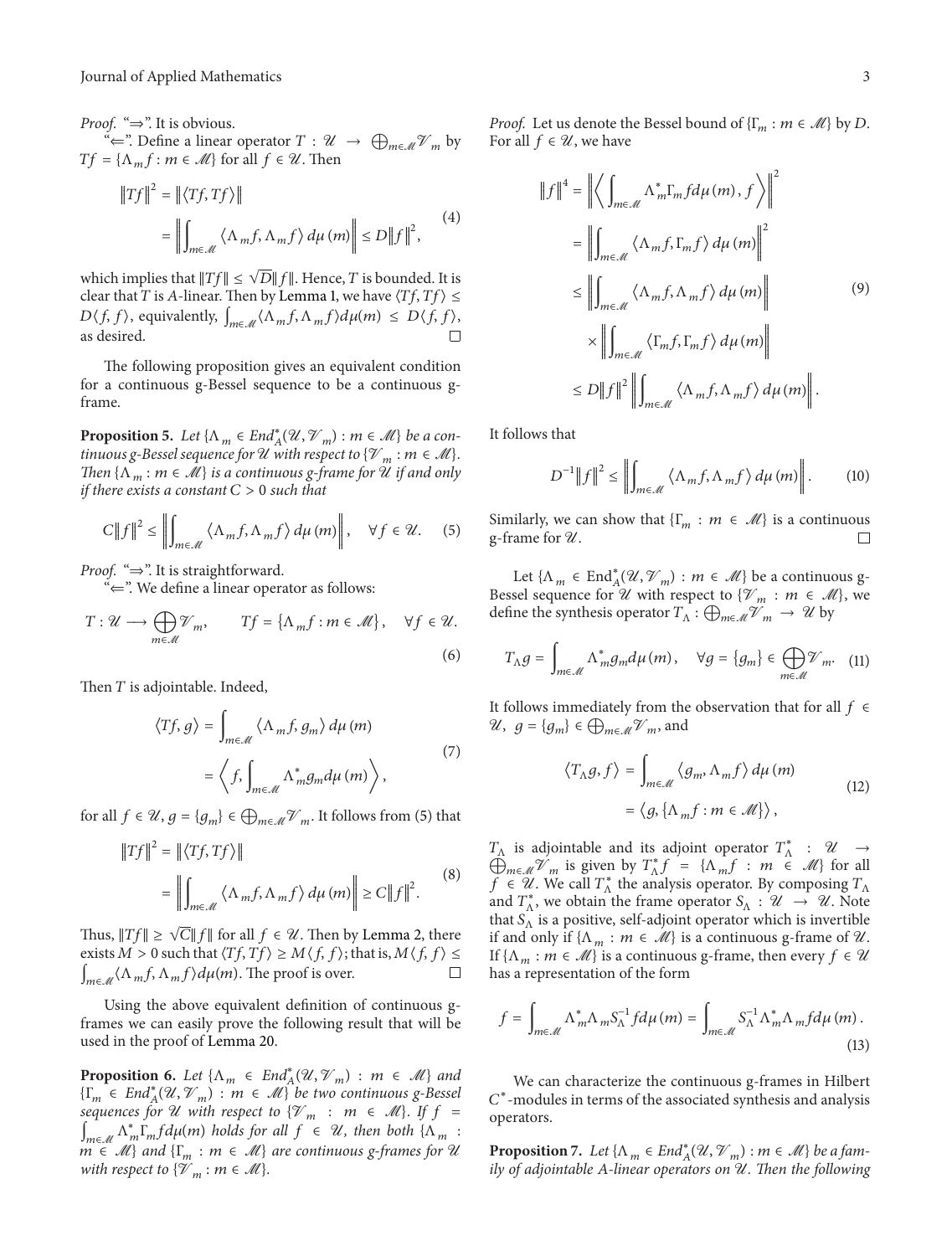- (1)  $\{\Lambda_m : m \in \mathcal{M}\}\)$  *is a continuous g-frame for*  $\mathcal U$  *with respect to*  $\{V_m : m \in \mathcal{M}\}\;$
- (2) *the synthesis operator*  $T_A$  *is well defined and surjective;*
- (3) the analysis operator  $T^*_{\Lambda}$  is bounded below with respect *to norm.*

*Proof.* (1)  $\Leftrightarrow$  (2). See [21, Theorem 4.3].

$$
(2) \Leftrightarrow (3)
$$
. It follows directly from Lemma 2.

We are now ready to present a necessary and sufficient condition for a Hilbert  $C^*$ -module to have a continuous gframe.

**Theorem 8.** *A Hilbert A-module U* has a continuous g-frame *with respect to*  $\{V_m : m \in \mathcal{M}\}\$ if and only if there exists an *adjointable and invertible map from* U *to a closed submodule*  $of \bigoplus_{m \in \mathcal{M}} \mathcal{V}_m$ .

*Proof.* " $\Rightarrow$ ". Assume that  $\{\Lambda_m \in \text{End}_{A}^*(\mathcal{U}, \mathcal{V}_m) : m \in \mathcal{M}\}\)$  is a continuous g-frame for  $\mathcal U$  with respect to  $\{\mathcal V_m : m \in \mathcal M\}$  with synthesis operator  $T_A$ . It follows from Proposition 7 that the analysis operator  $T^*_{\Lambda}$  is bounded below with respect to norm; and, consequently,  $T_{\Lambda}^*$  is injective with closed range. Now,  $T^*_{\Lambda}$  is an adjointable and invertible map from  $\mathcal U$  to  $\text{Ran}(T^*_{\Lambda})$ , which is a closed submodule of  $\bigoplus_{m\in \mathscr{M}}\mathscr{V}_m.$ 

" $\Leftarrow$ ". Suppose that  $M$  is a closed submodule of  $\bigoplus_{m\in\mathscr{M}}\mathscr{V}_m$ and  $S : \mathcal{U} \rightarrow M$  is an adjointable and invertible map. We define a family of adjointable operators as follows:

$$
P_m: \bigoplus_{m \in \mathcal{M}} \mathcal{V}_m \longrightarrow \mathcal{V}_m, \qquad P_m(\lbrace F_m \rbrace) = F_m,
$$
  

$$
\forall \lbrace F_m \rbrace \in \bigoplus_{m \in \mathcal{M}} \mathcal{V}_m.
$$
 (14)

Taking  $\Lambda_m = P_m S$  for each  $m \in \mathcal{M}$ , then

$$
\int_{m\in\mathcal{M}} \left\langle \Lambda_m f, \Lambda_m f \right\rangle d\mu(m) = \int_{m\in\mathcal{M}} \left\langle P_m S f, P_m S f \right\rangle d\mu(m)
$$

$$
= \left\langle S f, S f \right\rangle = \left\langle S^* S f, f \right\rangle. \tag{15}
$$

Hence, by [22, Proposition 1.2], we have

$$
\left\|S^{-1}\right\|^{-2}\left\langle f,f\right\rangle \leq \int_{m\in\mathcal{M}}\left\langle \Lambda_{m}f,\Lambda_{m}f\right\rangle d\mu(m) \leq \left\|S\right\|^{2}\left\langle f,f\right\rangle. \tag{16}
$$

It is easy to see that a continuous g-Bessel sequence { $\Lambda_m \in$ End $_A^*(\mathcal{U}, \dot{\mathcal{V}}_m)$ :  $m \in \mathcal{M}$ } for  $\mathcal U$  with respect to  $\{\dot{\mathcal{V}}_m : m \in \mathcal{M}\}$ is a continuous g-frame if and only if there exists a continuous g-Bessel sequence  $\{\Gamma_m \in \text{End}_{\mathcal{A}}^*(\mathcal{U}, \mathcal{V}_m) : m \in \mathcal{M}\}$  for  $\mathcal U$  with respect to  $\{\mathcal{V}_m : m \in \mathcal{M}\}\)$  such that

$$
f = \int_{m\in\mathcal{M}} \Lambda_m^* \Gamma_m f d\mu(m), \quad \forall f \in \mathcal{U}.
$$
 (17)

In this case, we call  $\{\Gamma_m : m \in \mathcal{M}\}\$ a dual continuous gframe of  $\{\Lambda_m : m \in \mathcal{M}\}\$ . If  $S_\Lambda$  is the frame operator of

 $\{\Lambda_m \in \text{End}_{A}^*(\mathcal{U}, \mathcal{V}_m) : m \in \mathcal{M}\}\$ , a continuous g-frame for *U* with respect to { $\mathcal{V}_m$  : *m* ∈ *M*}, then, a direct calculation yields that  $\{\Lambda_m S_\Lambda^{-1} : m \in \mathcal{M}\}$  is a dual continuous g-frame of  $\{\Lambda_m : m \in \mathcal{M}\}\;$ ; it is called the canonical dual. A dual which is not the canonical dual is called an alternate dual or simply a dual.

Our next result is a generalization of Lemma 2.1 in [10].

**Proposition 9.** Let  $\{\Lambda_m \in \text{End}_{A}^*(\mathcal{U}, \mathcal{V}_m) : m \in \mathcal{M}\}\)$  be a *continuous g-frame for*  $\mathcal U$  *with respect to*  $\{\mathcal V_m : m \in \mathcal M\}$  *which possesses more than one dual, and let* S<sub>Λ</sub> *be the frame operator for*  $\{\Lambda_m : m \in \mathcal{M}\}\$ . Then for any dual continuous g-frame  ${\{\Gamma_m : m \in \mathcal{M}\}\text{ of }\{\Lambda_m : m \in \mathcal{M}\}\text{, the inequality}}$ 

$$
\int_{m\in\mathcal{M}} \left\langle \Lambda_m S_{\Lambda}^{-1} f, \Lambda_m S_{\Lambda}^{-1} f \right\rangle d\mu(m)
$$
\n
$$
\leq \int_{m\in\mathcal{M}} \left\langle \Gamma_m f, \Gamma_m f \right\rangle d\mu(m) \tag{18}
$$

*is valid for all*  $f \in \mathcal{U}$ . Besides, the quality holds precisely if  $\Gamma_m = \Lambda_m S_{\Lambda}^{-1}$  for all  $m \in \mathcal{M}$ .

*More generally, whenever*  $f = \int_{m \in \mathcal{M}} \Lambda_m^* g_m d\mu(m)$  *for certain*  $g = \{g_m\} \in \bigoplus_{m \in \mathcal{M}} \mathcal{V}_m$ , we have

$$
\int_{m\in\mathcal{M}} \langle g_m, g_m \rangle d\mu(m)
$$
\n
$$
= \int_{m\in\mathcal{M}} \langle \Lambda_m S_{\Lambda}^{-1} f, \Lambda_m S_{\Lambda}^{-1} f \rangle d\mu(m)
$$
\n
$$
+ \int_{m\in\mathcal{M}} \langle g_m - \Lambda_m S_{\Lambda}^{-1} f, g_m - \Lambda_m S_{\Lambda}^{-1} f \rangle d\mu(m).
$$
\n(19)

*Proof.* We begin with showing the first statement. Since  $\{\Gamma_m:$  $m \in \mathcal{M}$ } is a dual continuous g-frame of  $\{\Lambda_m : m \in \mathcal{M}\}\)$ , it follows that  $\int_{m \in \mathcal{M}} (\Lambda_m^* \Gamma_m f - \Lambda_m^* \Lambda_m S_\Lambda^{-1} f) d\mu(m) = 0$  for all  $f \in \mathcal{U}$ . Therefore,

$$
\int_{m\in\mathcal{M}} \left\langle \Gamma_m f, \Gamma_m f \right\rangle d\mu(m)
$$
\n
$$
= \int_{m\in\mathcal{M}} \left\langle \Gamma_m f - \Lambda_m S_{\Lambda}^{-1} f + \Lambda_m S_{\Lambda}^{-1} f, \Gamma_m f \right\rangle
$$
\n
$$
- \Lambda_m S_{\Lambda}^{-1} f + \Lambda_m S_{\Lambda}^{-1} f \right\rangle d\mu(m)
$$
\n
$$
= \int_{m\in\mathcal{M}} \left\langle \Lambda_m S_{\Lambda}^{-1} f, \Lambda_m S_{\Lambda}^{-1} f \right\rangle d\mu(m)
$$
\n
$$
+ \int_{m\in\mathcal{M}} \left\langle \Gamma_m f - \Lambda_m S_{\Lambda}^{-1} f, \Gamma_m f - \Lambda_m S_{\Lambda}^{-1} f \right\rangle d\mu(m), \tag{20}
$$

showing that the first part of the assertion holds since

$$
\int_{m\in\mathcal{M}} \left\langle \Gamma_m f - \Lambda_m S_{\Lambda}^{-1} f, \Gamma_m f - \Lambda_m S_{\Lambda}^{-1} f \right\rangle d\mu(m) \ge 0. \quad (21)
$$

Now, suppose that  $f \in \mathcal{U}$  has two decompositions

$$
f = \int_{m \in \mathcal{M}} \Lambda_m^* \Lambda_m S_{\Lambda}^{-1} f d\mu(m) = \int_{m \in \mathcal{M}} \Lambda_m^* g_m d\mu(m),
$$
  

$$
g = \{g_m\} \in \bigoplus_{m \in \mathcal{M}} \mathcal{V}_m.
$$
 (22)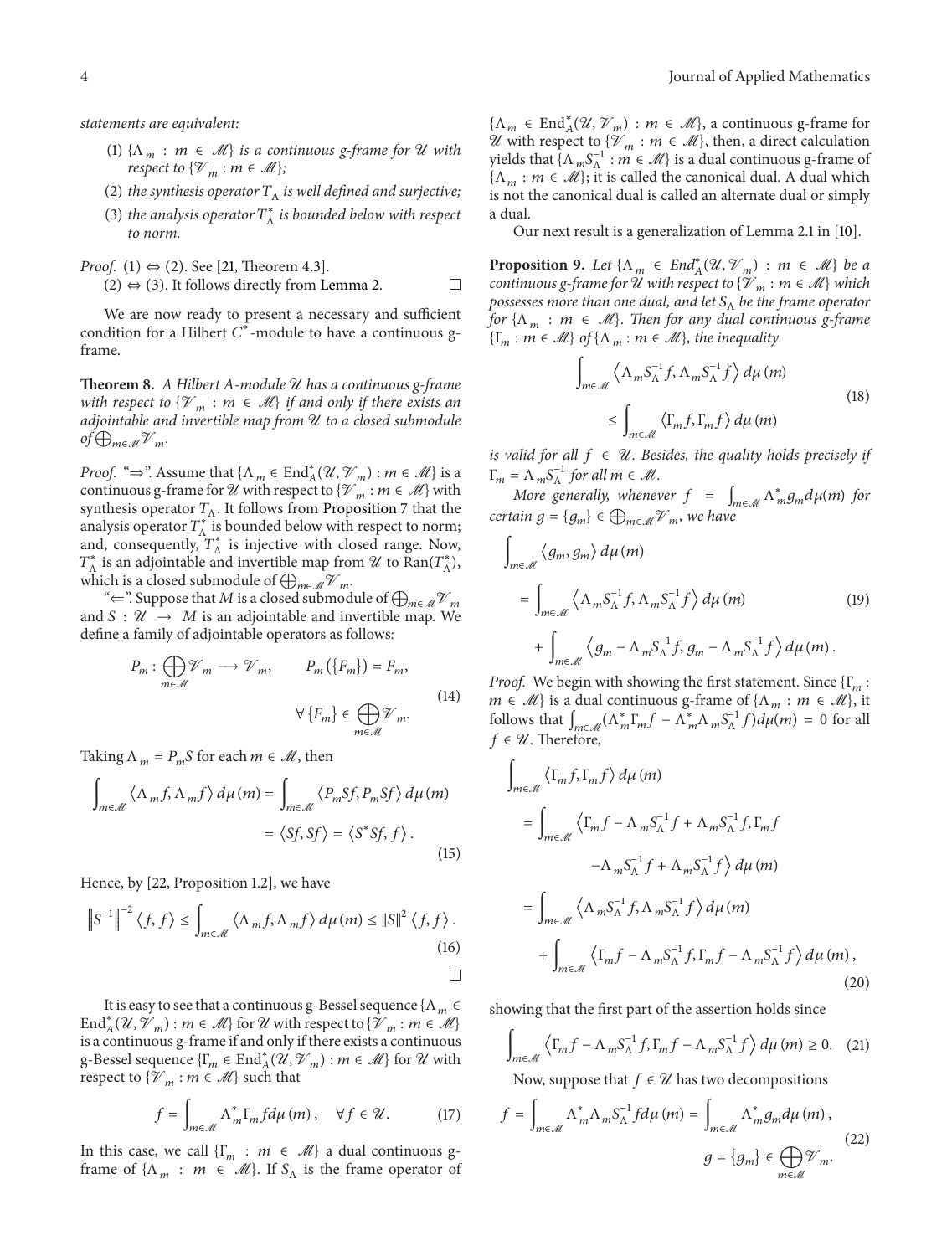Since

$$
\int_{m\in\mathcal{M}} \left\langle g_m, \Lambda_m S_{\Lambda}^{-1} f \right\rangle d\mu(m)
$$
  
=  $\left\langle f, S_{\Lambda}^{-1} f \right\rangle$  (23)  
= 
$$
\int_{m\in\mathcal{M}} \left\langle \Lambda_m S_{\Lambda}^{-1} f, g_m \right\rangle d\mu(m),
$$

it follows that

$$
\int_{m\in\mathcal{M}} \langle g_m, g_m \rangle d\mu(m)
$$
\n
$$
= \int_{m\in\mathcal{M}} \langle \Lambda_m S_{\Lambda}^{-1} f, \Lambda_m S_{\Lambda}^{-1} f \rangle d\mu(m)
$$
\n
$$
+ \int_{m\in\mathcal{M}} \langle g_m - \Lambda_m S_{\Lambda}^{-1} f, g_m - \Lambda_m S_{\Lambda}^{-1} f \rangle d\mu(m).
$$
\n
$$
\Box
$$

*Definition 10* (see [21]). A continuous g-frame  $\{\Lambda_m \in \mathbb{R}^m\}$ End $_A^*(\mathcal{U}, \mathcal{V}_m)$ :  $m \in \mathcal{M}$  for Hilbert  $C^*$ -module  $\mathcal{U}$  with respect to  $\{W_m : m \in \mathcal{M}\}\$ is said to be a continuous g-Riesz basis if it satisfies the following:

- (1)  $\Lambda_m \neq 0$  for any  $m \in \mathcal{M}$ ;
- (2) if  $\int_{m \in \mathcal{K}} \Lambda^*_{m} g_m d\mu(m) = 0$ , then  $\Lambda^*_{m} g_m$  is equal to zero for each  $m \in \mathcal{K}$ , where  $\{g_m\}_{m \in \mathcal{K}} \in \bigoplus_{m \in \mathcal{M}} \mathcal{V}_m$  and  $\mathcal X$  is a measurable subset of  $\mathcal M$ .

By using the synthesis operator, Kouchi and Nazari gave a characterization for continuous g-Riesz basis as follows.

Theorem 11 (see [21]). *A family of adjointable A-linear oper* $ators \{ \Lambda_m \in End_A^*(\mathcal{U}, \mathcal{V}_m) : m \in \mathcal{M} \}$  *is a continuous g-Riesz basis for*  $\mathcal{U}$  *with respect to*  $\{\mathcal{V}_m : m \in \mathcal{M}\}\$  *if and only if the synthesis operator*  $T_A$  *is a homeomorphism.* 

We note, however, that in the proof of the above theorem, they said that " $\Lambda_m^* f_m = 0$  for any  $m \in \mathcal{M}$  and  $\Lambda_m \neq 0$ , so  $f_m =$ 0", which is not true, because if  $\Lambda_m$  has a dense range, then  $\Lambda_m^*$  is one-to-one. We can improve their result by introducing the following modular continuous g-Riesz basis.

*Definition 12* (see [26]). We call a family  $\{\Lambda_m\}$   $\in$ End $_A^*(\mathcal{U}, \mathcal{V}_m)$ :  $m \in \mathcal{M}$  of adjointable A-linear operators on  $\mathcal U$  a modular continuous g-Riesz basis if

- (1) { $f \in \mathcal{U} : \Lambda_m f = 0, m \in \mathcal{M}$ } = {0};
- (2) there exist constants  $A, B > 0$  such that for any  $q =$  ${g_m} \in \bigoplus_{m \in \mathcal{M}} \mathcal{V}_m$

$$
A||g||^{2} \le \left\| \int_{m\in\mathcal{M}} \Lambda_{m}^{*} g_{m} d\mu(m) \right\|^{2} \le B||g||^{2}.
$$
 (25)

**Theorem 13** (see [26]). *A sequence*  $\{\Lambda_m \in \text{End}_{\mathcal{A}}^*(\mathcal{U}, \mathcal{V}_m)$ : ∈ M} *is a modular continuous g-Riesz basis for* U *with respect to*  $\{\mathcal{V}_m : m \in \mathcal{M}\}\$  *if and only if the synthesis operator*  $T_{\Lambda}$  *is a homeomorphism.* 

*Proof.* Suppose first that  $\{\Lambda_m \in \text{End}_{\mathcal{A}}^*(\mathcal{U}, \mathcal{V}_m) : m \in \mathcal{M}\}\$ is a modular continuous g-Riesz basis for  $U$  with synthesis operator  $T_A$ . Then (25) turns to be

$$
A||g||^2 \le ||T_{\Lambda}g||^2 \le B||g||^2, \quad \forall g = \{g_m\} \in \bigoplus_{m \in \mathcal{M}} \mathcal{V}_m, \quad (26)
$$

showing that  $T_A$  is bounded below with respect to norm. Hence, by Lemma 2, its adjoint operator  $T_{\Lambda}^*$  is surjective. Since condition (1) in Definition 12 implies that  $T^*_{\Lambda}$  is injective, it follows that  $T^*_{\Lambda}$  is invertible, and so  $T_{\Lambda}$  is invertible.

Conversely, let  $T_A$  be a homeomorphism. Then  $T_A^*$  is injective. So condition (1) in Definition 12 holds. Now, for any  $g = \{g_m\} \in \bigoplus_{m \in \mathcal{M}} \mathcal{V}_m,$ 

$$
\|T_{\Lambda}^{-1}\|^{-2} \|g\|^{2} \le \left\| \int_{m\in\mathcal{M}} \Lambda_{m}^{*} g_{m} d\mu(m) \right\|^{2}
$$
  
=  $\left\| T_{\Lambda} g \right\|^{2} \le \left\| T_{\Lambda} \right\|^{2} \|g\|^{2}.$  (27)

Therefore,  $\{\Lambda_m \in \text{End}_{\mathcal{A}}^*(\mathcal{U}, \mathcal{V}_m) : m \in \mathcal{M}\}\$ is a modular continuous g-Riesz basis for U with respect to  $\{V_m : m \in \mathbb{R}\}$  $\mathscr{M}$ .

The following is an immediate consequence of Theorem 13.

**Corollary 14.** *Let*  $\{\Lambda_m \in \text{End}_{A}^*(\mathcal{U}, \mathcal{V}_m) : m \in \mathcal{M}\}\)$  *be a continuous g-frame for*  $U$  *with respect to*  $\{V_m : m \in M\}$  *with synthesis operator*  $T_A$ *, then it is a modular continuous g-Riesz basis for*  $\hat{U}$  *with respect to*  $\{V_m : m \in M\}$  *if and only if*  $T^*_{\Lambda}$  *is surjective.*

Let  $\{\Lambda_m \in \text{End}_{\mathcal{A}}^*(\mathcal{U}, \mathcal{V}_m) : m \in \mathcal{M}\}\$  and  $\{\Gamma_m \in \mathcal{U}\}\$ End $_A^*(\mathcal{U}, \mathcal{V}_m)$ :  $m \in \mathcal{M}$  be continuous g-Bessel sequences for U with respect to  $\{V_m : m \in \mathcal{M}\}\$ . In [21], the authors defined an adjointable operator  $L$  about them as follows:

$$
L: \mathcal{U} \longrightarrow \mathcal{U}, \qquad Lf = \int_{m \in \mathcal{M}} \Gamma_m^* \Lambda_m f d\mu(m). \tag{28}
$$

**Theorem 15.** Let  $\{\Lambda_m \in \text{End}_{A}^*(\mathcal{U}, \mathcal{V}_m) : m \in \mathcal{M}\}\)$  be a *continuous g-frame for*  $U$  *with respect to*  $\{V_m : m \in M\}$  *with bounds* A, *B* and frame operator  $S_{\Lambda}$ , and  $\{\Gamma_m \in End^*_{A}(U, \mathcal{V}_m)$ : ∈ M} *is a continuous g-Bessel sequence for* U *with respect to* { $\mathcal{V}_m$  :  $m \in \mathcal{M}$ }. Suppose that there exists a number 0 <  $\lambda$  < A *such that for all*  $f \in \mathcal{U}$ ,

$$
||Lf - S_{\Lambda}f|| \le \lambda ||f||. \tag{29}
$$

*Then*  $\{\Lambda_m : m \in \mathcal{M}\}\$ is a modular continuous g-Riesz basis for  $\mathcal U$  *if and only if*  $\{\Gamma_m : m \in \mathcal M\}$  *is a modular continuous g-Riesz basis for*  $U$ .

*Proof.* For any  $f \in \mathcal{U}$ , we have

$$
||Lf|| = ||Lf - S_{\Lambda}f + S_{\Lambda}f||
$$
  
\n
$$
\ge ||S_{\Lambda}f|| - ||Lf - S_{\Lambda}f|| \ge (A - \lambda) ||f||.
$$
 (30)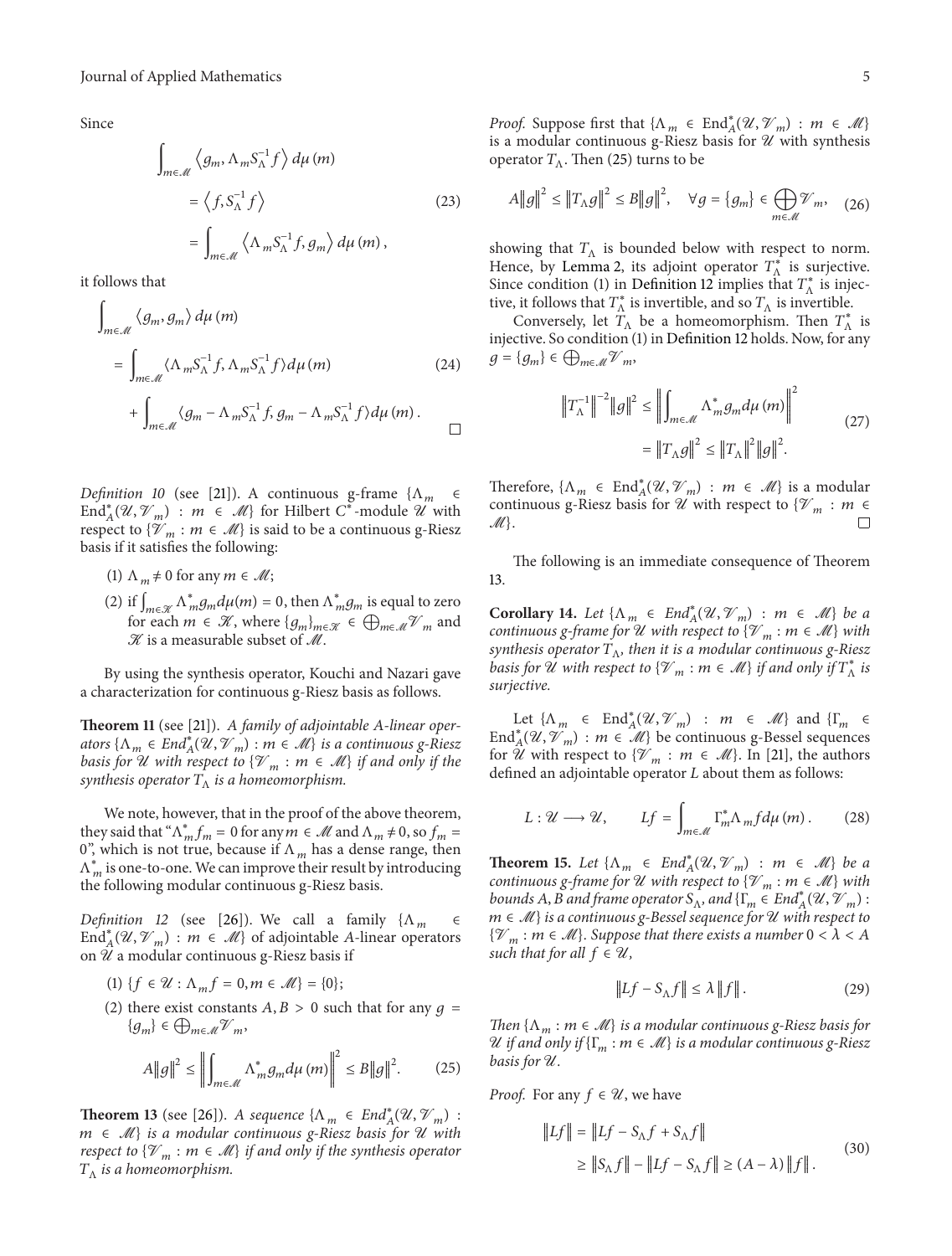So,  $L$  is bounded below with respect to norm. On the other hand, since

$$
||L^* f - S_{\Lambda} f|| \le ||L^* - S_{\Lambda}|| ||f|| = ||(L - S_{\Lambda})^*|| ||f|| \le \lambda ||f||,
$$
  

$$
\forall f \in \mathcal{U},
$$
  
(31)

by the above result,  $L^*$  is also bounded below with respect to norm, and hence, by Lemma 2, both  $L$  and  $L^*$  are surjective, and furthermore, L is invertible. Let  $T_A$  and  $T_F$  be the synthesis operators of  $\{\Lambda_m : m \in \mathcal{M}\}\$  and  $\{\Gamma_m : m \in \mathcal{M}\}\$ , respectively. It is easy to check that  $L = T_{\Gamma} T_{\Lambda}^{*}$ . Thus,  $T_{\Lambda}^{*}$  is invertible if and only if  $T_{\Gamma}^*$  is invertible, and consequently,  $\{\Lambda_m : m \in \mathcal{M}\}\$ is a modular continuous g-Riesz basis for  $\mathcal{U}$ if and only if  $\{\Gamma_m : m \in \mathcal{M}\}\$  is a modular continuous g-Riesz basis for  $\mathcal{U}$ . basis for  $\mathcal{U}$ .

#### **3. The Equivalency Relations between Continuous g-Frames in Hilbert** <sup>∗</sup>**-Modules**

The definitions of similar and unitary equivalent frames give rise to definitions of similar and unitary equivalent continuous g-frames in Hilbert C<sup>\*</sup>-modules.

*Definition 16.* Let  $\{\Lambda_m \in \text{End}_{A}^*(\mathcal{U}, \mathcal{V}_m) : m \in \mathcal{M}\}\)$  and  $\{\Gamma_m \in \mathcal{U}\}$ End $_A^*(\mathcal{U}, \mathcal{V}_m)$ :  $m \in \mathcal{M}$  be two continuous g-frames for  $\mathcal{U}$ with respect to  $\{\mathcal{V}_m : m \in \mathcal{M}\}\)$ . One has the following.

- (1) They are said to be similar or equivalent if there is an adjointable and invertible operator  $T : \mathcal{U} \to \mathcal{U}$  such that  $\Gamma_m = \Lambda_m T$  for each  $m \in \mathcal{M}$ .
- (2) They are said to be unitary equivalent if there exists an adjointable and unitary linear operator  $U : \mathcal{U} \rightarrow \mathcal{U}$ such that  $\Gamma_m = \Lambda_m U$  for each  $m \in \mathcal{M}$ .

**Theorem 17.** *Let*  $\{\Lambda_m \in End_A^*(\mathcal{U}, \mathcal{V}_m) : m \in \mathcal{M}\}\$  *and*  $\{\Gamma_m \in \mathcal{V}_m\}$  $End^*_{A}(\mathcal{U}, \mathcal{V}_m)$ :  $m \in \mathcal{M}$  *be two continuous g-frames for*  $\mathcal{U}$ *with respect to*  $\{\mathcal{V}_m : m \in \mathcal{M}\}\$  *with synthesis operators*  $T_\Lambda$  *and* Γ*, respectively. Then the following statements are equivalent:*

- (1) *there is an adjointable and invertible operator*  $T : \mathcal{U} \rightarrow$ U such that  $\Gamma_m = \Lambda_m T^*$  for each  $m \in \mathcal{M}$ ; that is,  $\{\Lambda_m : m \in \mathcal{M}\}\$ and  $\{\Gamma_m : m \in \mathcal{M}\}\$ are similar;
- $(2)$  *there exists a constant*  $M > 0$  *such that*

$$
\langle (T_{\Lambda} - T_{\Gamma}) g, (T_{\Lambda} - T_{\Gamma}) g \rangle
$$
  
 
$$
\leq M \cdot \min \{ \langle T_{\Lambda} g, T_{\Lambda} g \rangle, \langle T_{\Gamma} g, T_{\Gamma} g \rangle \}
$$
 (32)

*for all*  $g = \{g_m\} \in \bigoplus_{m \in \mathcal{M}} \mathcal{V}_m$ *. Moreover, if (2) holds, then* 

$$
\frac{1}{\left(1+\sqrt{M}\right)^2} \langle f, f \rangle \le \langle Tf, Tf \rangle
$$
\n
$$
\le \left(1+\sqrt{M}\right)^2 \langle f, f \rangle, \quad \forall f \in \mathcal{U}.
$$
\n(33)

*Proof.* (1)  $\Rightarrow$  (2). Suppose that  $T : \mathcal{U} \rightarrow \mathcal{U}$  is an adjointable and invertible operator such that  $\Gamma_m = \Lambda_m T^*$  for each  $m \in$ 

M. If  $f = \int_{m \in \mathcal{M}} \Lambda_m^* g_m d\mu(m)$  for certain  $g = \{g_m\} \in$  $\bigoplus_{m\in\mathcal{M}}\mathcal{V}_m$ , then we have

$$
Tf = \int_{m\in\mathcal{M}} T\Lambda_m^* g_m d\mu(m) = \int_{m\in\mathcal{M}} \left(\Lambda_m T^*\right)^* g_m d\mu(m)
$$

$$
= \int_{m\in\mathcal{M}} \Gamma_m^* g_m d\mu(m).
$$
(34)

Therefore,

$$
\langle f - Tf, f - Tf \rangle = \langle f, f \rangle + \langle Tf, Tf \rangle + \langle (-T^* - T) f, f \rangle
$$
  

$$
\leq \langle f, f \rangle + ||T||^2 \langle f, f \rangle + ||T^* + T|| \langle f, f \rangle
$$
  

$$
\leq (1 + ||T||)^2 \langle f, f \rangle.
$$
 (35)

On the other hand,

$$
\langle f - Tf, f - Tf \rangle = \langle f, f \rangle + \langle Tf, Tf \rangle
$$
  
+ 
$$
\langle (-T^* - T) f, f \rangle
$$
  
= 
$$
\langle T^{-1}Tf, T^{-1}Tf \rangle + \langle Tf, Tf \rangle
$$
  
+ 
$$
\langle (-T^* - T) T^{-1}Tf, T^{-1}Tf \rangle
$$
  

$$
\leq (\|T^{-1}\|^2 + 1) \langle Tf, Tf \rangle
$$
  
+ 
$$
\langle (T^{-1})^* (-T^* - T) T^{-1}Tf, Tf \rangle
$$
  

$$
\leq (\|T^{-1}\|^2 + 1) \langle Tf, Tf \rangle
$$
  
+ 
$$
\|(T^{-1})^* (-T^* - T) T^{-1}\| \langle Tf, Tf \rangle
$$
  

$$
\leq (1 + \|T^{-1}\|)^2 \langle Tf, Tf \rangle.
$$
 (36)

Hence, (32) follows.

(2) ⇒ (1). For each  $f = \int_{m \in \mathcal{M}} \Lambda_m^* g_m d\mu(m) \in \mathcal{U}$ , we define an operator  $T: \mathcal{U} \to \mathcal{U}$  as follows:

$$
Tf = T\left(\int_{m\in\mathcal{M}} \Lambda_m^* g_m d\mu(m)\right) = \int_{m\in\mathcal{M}} \Gamma_m^* g_m d\mu(m). \tag{37}
$$

It is clear that  $T$  is well defined, and furthermore,  $T$  is adjointable. A simple calculation shows that its adjoint operator  $T^*$ is given by

$$
T^*h = \int_{m \in \mathcal{M}} S_{\Lambda}^{-1} \Lambda_m^* \Gamma_m h d\mu(m), \quad \forall h \in \mathcal{U}, \qquad (38)
$$

where  $S_\Lambda$  is the frame operator of  $\{\Lambda_m : m \in \mathcal{M}\}\)$ . Since  $T_\Gamma$  is surjective by Proposition 7, it follows that  $T$  is also surjective. And (32) implies that  $T$  is injective, and so  $T$  is invertible.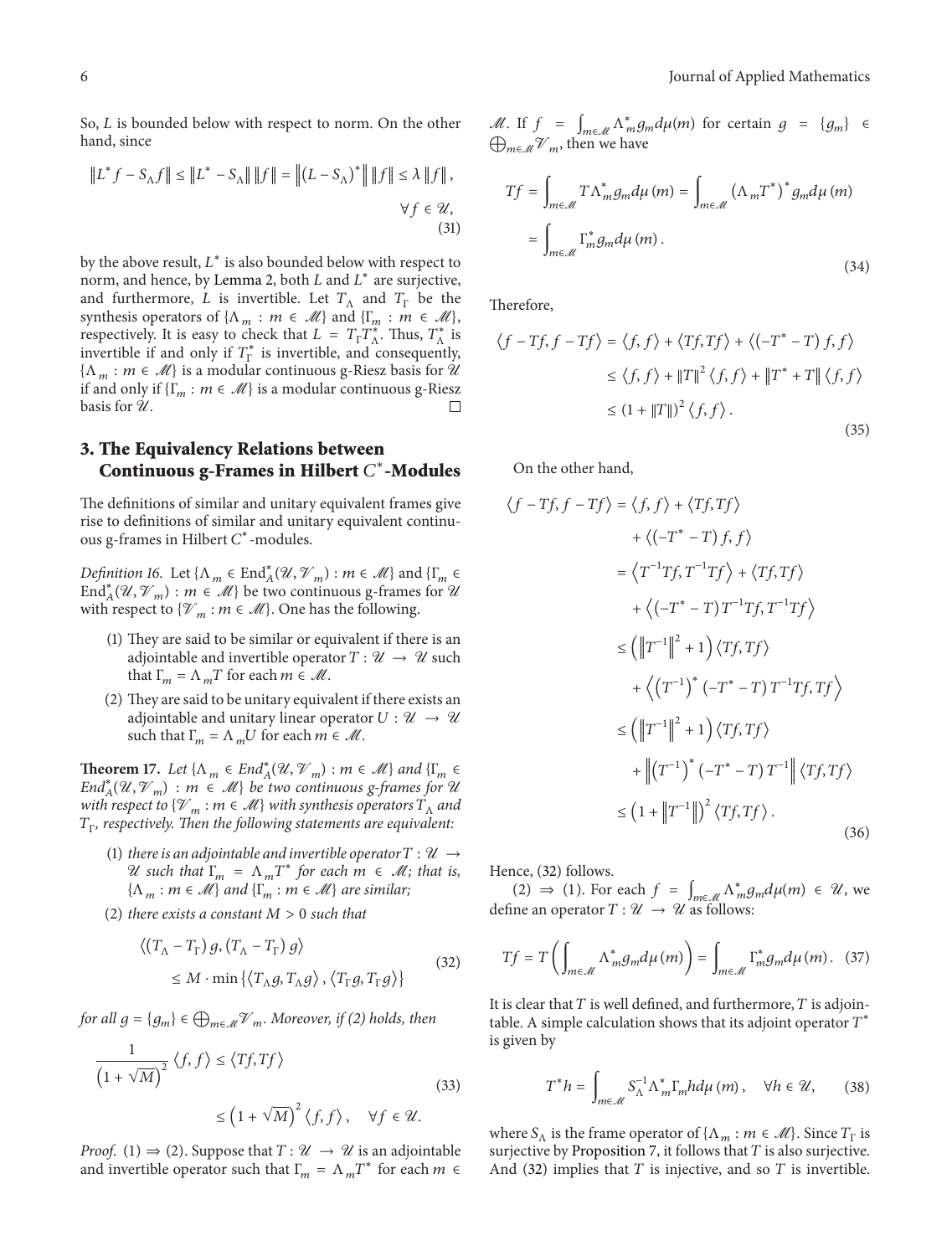It remains to establish that  $\Gamma_m = \Lambda_m T^*$  for each  $m \in \mathcal{M}$ . For all  $f \in \mathcal{U}$ ,  $g = \{g_m\} \in \bigoplus_{m \in \mathcal{M}} \mathcal{V}_m$ , we have

$$
\int_{m\in\mathcal{M}} \langle g_m, \Lambda_m T^* f \rangle d\mu(m) = \left\langle \int_{m\in\mathcal{M}} T\Lambda_m^* g_m d\mu(m), f \right\rangle
$$

$$
= \left\langle T \int_{m\in\mathcal{M}} \Lambda_m^* g_m d\mu(m), f \right\rangle
$$

$$
= \left\langle \int_{m\in\mathcal{M}} \Gamma_m^* g_m d\mu(m), f \right\rangle
$$

$$
= \int_{m\in\mathcal{M}} \left\langle g_m, \Gamma_m f \right\rangle d\mu(m).
$$
(39)

That is,  $\langle g, {\{\Lambda_mT^*f - \Gamma_mf : m \in \mathcal{M}\}\rangle} = 0$ . Hence,  $\Gamma_m =$  $\Lambda_m T^*$  for each  $m \in \mathcal{M}$ .

For the last statement, the assumptions implies that  $\|f Tf$ ∥ ≤  $\sqrt{M}$ || $f$ || and  $||f - Tf||$  ≤  $\sqrt{M}$ || $Tf$ || for all  $f \in \mathcal{U}$ . If we replace f by  $T^{-1}$  f in the last inequality, we have  $\|(T^{-1} |I_{\mathcal{Y}}|f \leq \sqrt{M} ||f||.$  Therefore,

$$
\langle f, f \rangle = \langle f - Tf, f - Tf \rangle + \langle Tf, Tf \rangle
$$
  
+  $(\langle f - Tf, Tf \rangle + \langle Tf, f - Tf \rangle)$   
 $\leq (M + 1) \langle Tf, Tf \rangle$   
+  $\langle (T^{-1})^* (T^* (I_{\mathcal{U}} - T) + (I_{\mathcal{U}} - T)^* T) \rangle$   
 $\times T^{-1} Tf, Tf \rangle$   
 $\leq (M + 1) \langle Tf, Tf \rangle$   
+  $\|(T^{-1})^* (T^* (I_{\mathcal{U}} - T) + (I_{\mathcal{U}} - T)^* T) T^{-1}\|$   
 $\times \langle Tf, Tf \rangle$   
 $\leq (1 + M + 2 \|T^{-1} - I_{\mathcal{U}}\|) \langle Tf, Tf \rangle$   
 $\leq (1 + \sqrt{M})^2 \langle Tf, Tf \rangle$ ,  
 $\langle Tf, Tf \rangle = \langle Tf - f, Tf - f \rangle + \langle f, f \rangle$   
+  $\langle Tf - f, f \rangle + \langle f, Tf - f \rangle$   
 $\leq (M + 1) \langle f, f \rangle$   
+  $\langle ((T - I_{\mathcal{U}}) + (T - I_{\mathcal{U}})^* ) f, f \rangle$   
 $\leq ((M + 1) + \| (T - I_{\mathcal{U}}) + (T - I_{\mathcal{U}})^* \|)$   
 $\times \langle f, f \rangle$   
 $\leq (1 + M + 2 \| T - I_{\mathcal{U}} \|) \langle f, f \rangle$   
(40)

This completes the proof.

To complete this section, we generalize the results in [27] for g-frames in Hilbert spaces to continuous g-frames in Hilbert  $C^*$ -modules.

**Proposition 18.** *Let*  $\{\Lambda_m \in \text{End}_{A}^*(\mathcal{U}, \mathcal{V}_m) : m \in \mathcal{M}\}\$ and  ${\{\Gamma_m \in End^*_A(\mathcal{U}, \mathcal{V}_m) : m \in \mathcal{M}\}}$  *be two continuous Parseval g*-frames for U with respect to  $\{V_m : m \in M\}$  with synthesis *operators*  $T_\Lambda$  *and*  $T_\Gamma$ *, respectively. Then* 

(1)  $Ran(T_{\Gamma}^*)$   $\subseteq$   $Ran(T_{\Lambda}^*)$  *if and only if there exists an adjointable operator*  $U: \mathcal{U} \rightarrow \mathcal{U}$  which preserves *inner product such that*  $\Gamma_m = \Lambda_m U$  for each  $m \in \mathcal{M}$ . *Conversely, if*  $U : \mathcal{U} \rightarrow \mathcal{U}$  *is an adjointable operator which preserves inner product such that*  $\Gamma_m = \Lambda_m U$  for *each*  $m \in M$ *, then* 

$$
Ran(T_{\Lambda}^*) = T_{\Lambda}^* \left( \mathcal{N} \left( U^* \right) \right) \oplus Ran(T_{\Gamma}^*) ; \tag{41}
$$

(2)  $Ran(T_{\Gamma}^*) = Ran(T_{\Lambda}^*)$  *if and only if*  $\{\Lambda_m : m \in \mathcal{M}\}\$ and  ${\{\Gamma_m : m \in \mathcal{M}\}}$  are unitary equivalent.

*Proof.* (1) " $\Rightarrow$ ". Assume that Ran( $T_{\Gamma}^{*}$ )  $\subseteq$  Ran( $T_{\Lambda}^{*}$ ). Let us denote  $P = T_{\Lambda}^* T_{\Lambda}$  and  $Q = T_{\Gamma}^* T_{\Gamma}$ . Since both  $T_{\Lambda}$  and  $T_{\Gamma}$  are surjective, we know that  $\text{Ran}(P) = \text{Ran}(T_A^*)$  and  $\text{Ran}(Q) =$ Ran( $T_{\Gamma}^*$ ). Since  $\{\Lambda_m : m \in \mathcal{M}\}\$  and  $\{\Gamma_m : m \in \mathcal{M}\}\$ are two continuous Parseval g-frames for  $\mathcal{U}$ , it follows that P and Q are orthogonal projections from  $\bigoplus_{m\in\mathcal{M}}\mathcal{V}_m$  onto Ran( $T_{\Lambda}^{*}$ ) and Ran( $T_{\Gamma}^{*}$ ), respectively. Let  $U = T_{\Lambda} T_{\Gamma}^{*}$ , then, for an arbitrary element f of  $\mathcal{U}$ , recalling that  $T_{\Gamma}^* \hat{f} \in \text{Ran}(T_{\Lambda}^*)$ , we have

$$
U^* U f = T_{\Gamma} T_{\Lambda}^* T_{\Lambda} T_{\Gamma}^* f = T_{\Gamma} T_{\Gamma}^* f = f.
$$
 (42)

Thus,  $U$  preserves inner product. Also,

$$
U^* f = T_{\Gamma} T_{\Lambda}^* f = \int_{m \in \mathcal{M}} \Gamma_m^* \Lambda_m f d\mu(m), \qquad (43)
$$

and so,

$$
\int_{m\in\mathcal{M}} \left\langle \Lambda_m U f, \Gamma_m f \right\rangle d\mu(m) = \left\langle \int_{m\in\mathcal{M}} \Gamma_m^* \Lambda_m U f d\mu(m), f \right\rangle
$$

$$
= \left\langle U^* U f, f \right\rangle = \left\langle f, f \right\rangle. \tag{44}
$$

Note that

$$
\int_{m\in\mathcal{M}} \left\langle \Gamma_m f, \Gamma_m f \right\rangle d\mu(m) = \left\langle f, f \right\rangle,
$$
\n
$$
\int_{m\in\mathcal{M}} \left\langle \Lambda_m Uf, \Lambda_m Uf \right\rangle d\mu(m) = \left\langle Uf, Uf \right\rangle = \left\langle f, f \right\rangle;
$$
\n(45)

it follows that

 $\Box$ 

$$
\langle \{ (\Gamma_m - \Lambda_m U) f : m \in \mathcal{M} \}, \{ (\Gamma_m - \Lambda_m U) f : m \in \mathcal{M} \} \rangle
$$
  
= 
$$
\int_{m \in \mathcal{M}} \langle (\Gamma_m - \Lambda_m U) f, (\Gamma_m - \Lambda_m U) f \rangle d\mu(m)
$$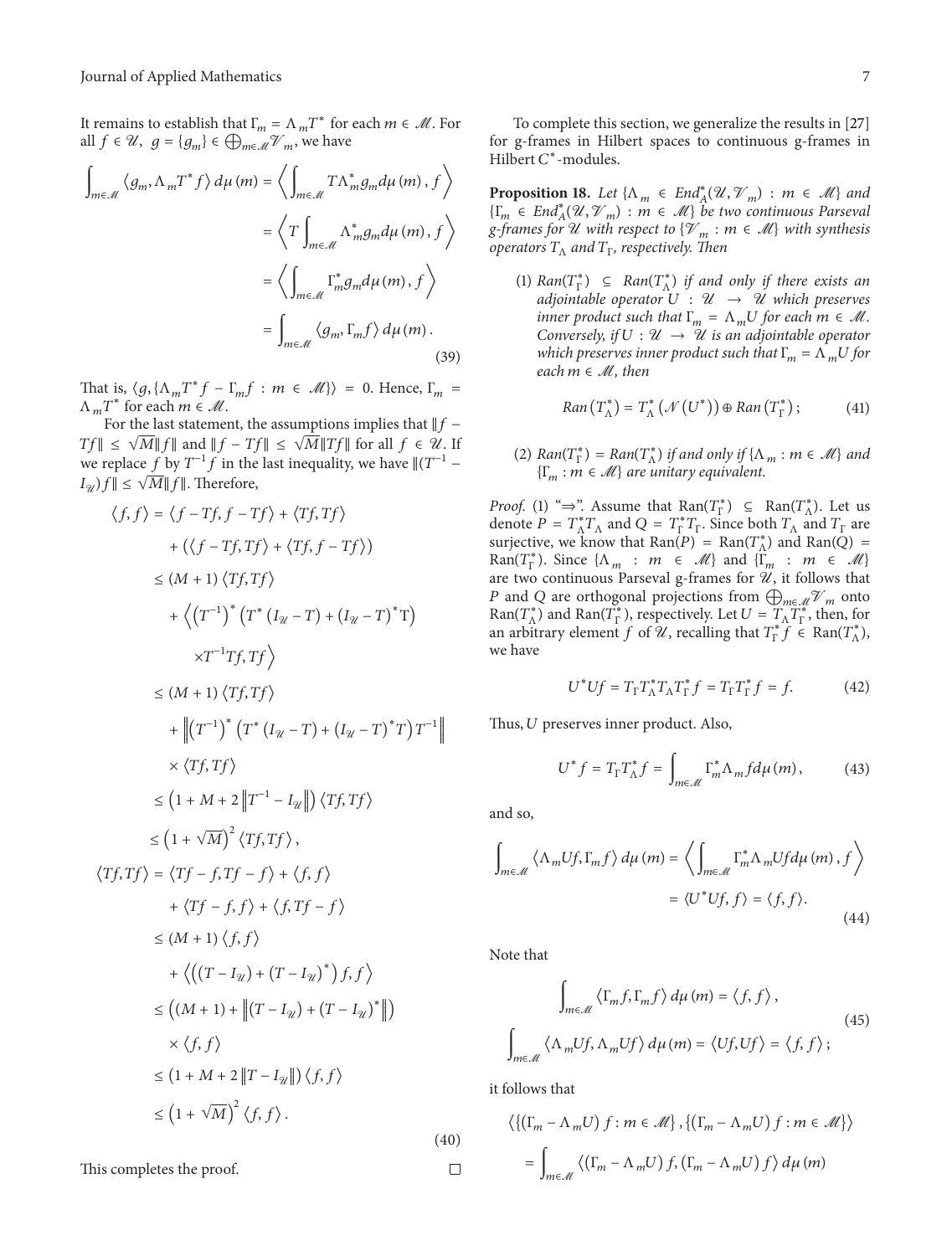$$
= \int_{m \in \mathcal{M}} \langle \Gamma_m f, \Gamma_m f \rangle d\mu(m)
$$
  

$$
- \int_{m \in \mathcal{M}} \langle \Gamma_m f, \Lambda_m U f \rangle d\mu(m)
$$
  

$$
- \int_{m \in \mathcal{M}} \langle \Lambda_m U f, \Gamma_m f \rangle d\mu(m)
$$
  

$$
+ \int_{m \in \mathcal{M}} \langle \Lambda_m U f, \Lambda_m U f \rangle d\mu(m)
$$
  

$$
= \langle f, f \rangle - \langle f, f \rangle - \langle f, f \rangle + \langle f, f \rangle = 0.
$$
 (46)

Hence,  $\{(\Gamma_m - \Lambda_m U)f : m \in \mathcal{M}\}=0$  for each  $f \in \mathcal{U}$ , and  $\Gamma_m = \Lambda_m U$  for each  $m \in \mathcal{M}$  as a consequence.

"⇐". It is obvious.

For the second part of (1), since  $T_{\Lambda}^*$  is an isometry, it follows that

$$
Ran (T_{\Lambda}^*) = T_{\Lambda}^* (\mathcal{N} (U^*) \oplus (\mathcal{N} (U^*))^{\perp})
$$
  

$$
= T_{\Lambda}^* (\mathcal{N} (U^*) \oplus Ran (U))
$$
  

$$
= T_{\Lambda}^* (\mathcal{N} (U^*)) \oplus Ran (T_{\Lambda}^* U)
$$
  

$$
= T_{\Lambda}^* (\mathcal{N} (U^*)) \oplus Ran (T_{\Gamma}^*).
$$
 (47)

(2) Suppose that Ran( $T_{\Gamma}^{*}$ ) = Ran( $T_{\Lambda}^{*}$ ), then (41) implies that  $T_{\Lambda}^*(\tilde{\mathcal{N}}(U^*)) = 0$ , and hence,  $\mathcal{N}(U^*) = 0$ . Thus,  $U^*$  is injective, and so, U is invertible. Since  $U^*U = I_{\mathcal{U}}$ , it follows that U is unitary. For the other implication, let  $U : \mathcal{U} \to \mathcal{U}$ be a unitary linear operator such that  $\Gamma_m = \Lambda_m U$  for each  $m \in \mathcal{M}$ . Then  $T_{\Gamma}^* = T_{\Lambda}^* U$ , and so,  $\text{Ran}(T_{\Gamma}^*) = \text{Ran}(T_{\Lambda}^*)$ .

For the general case, we have the following proposition.

**Proposition 19.** *Let*  $\{\Lambda_m \in \text{End}_{A}^*(\mathcal{U}, \mathcal{V}_m) : m \in \mathcal{M}\}\$ and  ${\{\Gamma_m \in End^*_A(\mathcal{U}, \mathcal{V}_m) : m \in \mathcal{M}\}}$  *be two continuous g-frames for*  $U$  *with respect to*  $\{V_m : m \in M\}$  *with synthesis operators* <sup>Λ</sup> *and* <sup>Γ</sup> *and frame operators* <sup>Λ</sup> *and* Γ*, respectively. Then*

- (1)  $Ran(T_{\Gamma}^*) \subseteq Ran(T_{\Lambda}^*)$  *if and only if there exists an adjointable operator*  $\overline{U}$  :  $\mathcal{U} \rightarrow \mathcal{U}$  *such that*  $\Gamma_m$  =  $\Lambda_m U$  for each  $m \in \mathcal{M}$ ;
- (2)  $Ran(T_{\Gamma}^*) = Ran(T_{\Lambda}^*)$  *if and only if*  $\{\Lambda_m : m \in \mathcal{M}\}\$ and  ${\{\Gamma_m : m \in \mathcal{M}\}}$  are similar.

*Proof.* (1) " $\Rightarrow$ ". Assume that Ran( $T_{\Gamma}^*$ )  $\subseteq$  Ran( $T_{\Lambda}^*$ ). We already know that  $\text{Ran}(T_{\Lambda}^*)$  and  $\text{Ran}(T_{\Gamma}^*)$  are closed submodules of  $\bigoplus_{m\in\mathcal{M}}\mathcal{V}_m$ . Then  $\text{Ran}(T_\Lambda^*)$  =  $(\mathcal{N}(T_\Lambda))^{\perp}$  and  $\text{Ran}(T_\Gamma^*)$  =  $(\mathcal{N}(T_{\Gamma}))^{\perp}$ , and thus,  $\mathcal{N}(T_{\Lambda}) \subseteq \mathcal{N}(T_{\Gamma})$ . It is easy to check that  $\Lambda' = {\Lambda_m S_\Lambda^{-1/2}} : m \in \mathcal{M}$  and  $\Gamma' = {\Gamma_m S_\Gamma^{-1/2}} : m \in \mathcal{M}$ are both continuous Parseval g-frames. Let us denote by  $T_{\Lambda'}$ and  $T_{\Gamma'}$  the synthesis operators of  $\Lambda'$  and  $\Gamma'$ , respectively. Then  $T_{\Lambda'} = S_{\Lambda}^{-1/2} T_{\Lambda}$  and  $T_{\Gamma'} = S_{\Gamma}^{-1/2} T_{\Gamma}$ . Therefore,  $\mathcal{N}(T_{\Lambda'}) =$  $\mathcal{N}(T_{\Lambda})$  and  $\mathcal{N}(T_{\Gamma'}) = \mathcal{N}(T_{\Gamma})$ . By Proposition 18, there exists an adjointable operator  $S: \mathcal{U} \rightarrow \mathcal{U}$  such that  $\Gamma_m S_{\Gamma}^{-1/2} =$   $\Lambda_m S_\Lambda^{-1/2}$ S for each  $m \in \mathcal{M}$ . Hence, the result follows by letting  $U = S_{\Lambda}^{-1/2} S S_{\Gamma}^{1/2}.$ 

"⇐". It is straightforward.

(2) "⇒". If Ran( $T_{\Gamma}^*$ ) = Ran( $T_{\Lambda}^*$ ), then Ran( $T_{\Gamma'}^*$ ) = Ran( $T_{\Lambda'}^*$ ). By part (2) of Proposition 18, *S* is unitary, and consequently,  $U = S_{\Lambda}^{-1/2} S_{\Gamma}^{1/2}$  is invertible. "⇐". It is obvious.  $\Box$ 

#### **4. Stability of Duals of Continuous g-Frames in Hilbert**  $C^*$ -Modules

The stability of frames is important in practice and is therefore studied widely by many authors. The stability of dual frames is also needed in practice. However, most of the known results on this topic are stated about canonical dual; see [28] for frames in Hilbert spaces and [29, 30] for g-frames in Hilbert spaces. Fortunately, Arefijamaal and Ghasemi [31] presented a stability result for alternate duals of g-frames in Hilbert spaces by observing the difference between an alternate dual and the canonical dual. In what follows, we will generalize their result to alternate duals of continuous g-frames in Hilbert  $C^*$ -modules. We start with the following lemma, which shows that the difference between an alternate dual and the canonical dual can be considered as an adjointable operator.

**Lemma 20.** *Let*  $\{\Lambda_m \in End_A^*(\mathcal{U}, \mathcal{V}_m) : m \in \mathcal{M}\}$  *be a continuous g-frame for*  $\mathcal U$  *with respect to*  $\{\mathcal V_m : m \in \mathcal M\}$  *with bounds*  $A, B$  and the synthesis operator  $T_A$ . Then there exists a one-to*one correspondence between the duals of*  $\{\Lambda_m : m \in \mathcal{M}\}\$ and *operator*  $\psi \in End_A^*(\mathcal{U}, \bigoplus_{m \in \mathcal{M}} \mathcal{V}_m)$  *such that*  $T_A \psi = 0$ *.* 

*Proof.* Assume first that  $\{\Gamma_m \in \text{End}_{A}^*(\mathcal{U}, \mathcal{V}_m) : m \in \mathcal{M}\}\)$  is a dual continuous g-frame of  $\{\Lambda_m : m \in \mathcal{M}\}\)$  with bounds  $A_1$ and  $B_1$ , and let  $S_\Lambda$  be the frame operator of  $\{\Lambda_m : m \in \mathcal{M}\}.$ Define  $\psi : \mathcal{U} \to \bigoplus_{m \in \mathcal{M}} \mathcal{V}_m$ ,  $f \mapsto \psi f$  by

$$
\left(\psi f\right)_m = \Gamma_m f - \Lambda_m S_\Lambda^{-1} f, \quad m \in \mathcal{M}.
$$
 (48)

Then  $\psi$  is adjointable, that is;  $\psi \in \text{End}_{A}^{\ast}(\mathcal{U}, \bigoplus_{m \in \mathcal{M}} \mathcal{V}_{m})$ . Indeed,

$$
\langle \psi f, g \rangle = \int_{m \in \mathcal{M}} \langle (\psi f)_{m}, g_{m} \rangle d\mu(m)
$$
  
\n
$$
= \int_{m \in \mathcal{M}} \langle \Gamma_{m} f - \Lambda_{m} S_{\Lambda}^{-1} f, g_{m} \rangle d\mu(m)
$$
  
\n
$$
= \int_{m \in \mathcal{M}} \langle f, \Gamma_{m}^{*} g_{m} \rangle d\mu(m)
$$
  
\n
$$
- \int_{m \in \mathcal{M}} \langle f, S_{\Lambda}^{-1} \Lambda_{m}^{*} g_{m} \rangle d\mu(m)
$$
  
\n
$$
= \int_{m \in \mathcal{M}} \langle f, \Gamma_{m}^{*} g_{m} - S_{\Lambda}^{-1} \Lambda_{m}^{*} g_{m} \rangle d\mu(m)
$$
  
\n
$$
= \langle f, \int_{m \in \mathcal{M}} \langle \Gamma_{m}^{*} g_{m} - S_{\Lambda}^{-1} \Lambda_{m}^{*} g_{m} \rangle d\mu(m) \rangle,
$$
  
\n(49)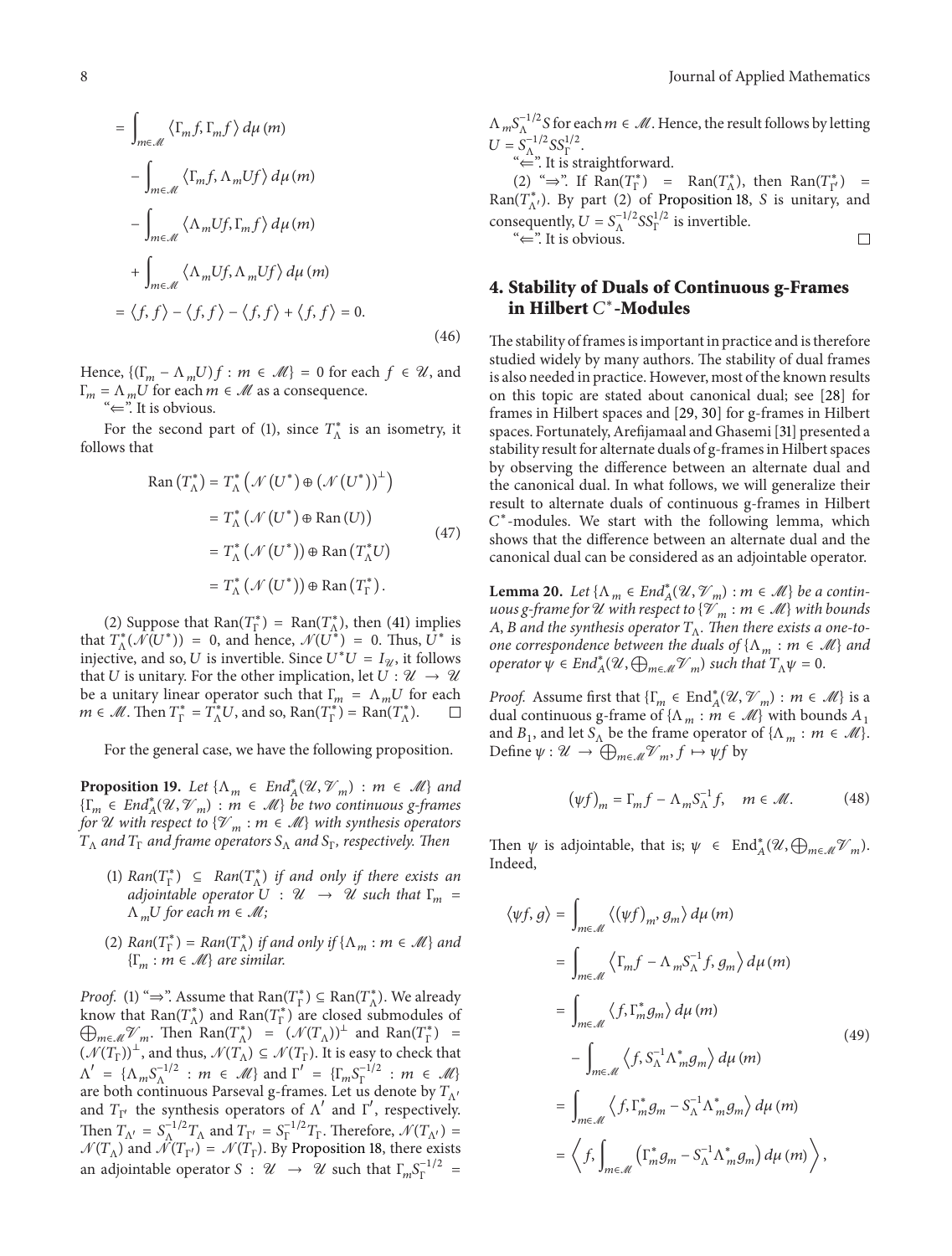for all  $f \in \mathcal{U}$ ,  $g = \{g_m\} \in \bigoplus_{m \in \mathcal{M}} \mathcal{V}_m$ . Moreover, we have

$$
T_{\Lambda}\psi f = \int_{m\in\mathcal{M}} \Lambda^*_{m}(\psi f)_{m} d\mu(m)
$$
  
\n
$$
= \int_{m\in\mathcal{M}} \Lambda^*_{m} \left(\Gamma_m f - \Lambda_m S_{\Lambda}^{-1} f\right) d\mu(m)
$$
  
\n
$$
= \int_{m\in\mathcal{M}} \Lambda^*_{m} \Gamma_m f d\mu(m) - \int_{m\in\mathcal{M}} \Lambda^*_{m} \Lambda_m S_{\Lambda}^{-1} f d\mu(m)
$$
  
\n
$$
= f - f = 0.
$$
 (50)

Conversely, let  $\psi \in \text{End}_{A}^{*}(\mathcal{U}, \bigoplus_{m \in \mathcal{M}} \mathcal{V}_{m})$  and  $T_{\Lambda}\psi = 0$ . Take

$$
\Gamma_m f = (\psi f)_m + \Lambda_m S_\Lambda^{-1} f, \quad f \in \mathcal{U}, \ m \in \mathcal{M}.
$$
 (51)

Since

$$
\left\| \int_{m\in\mathcal{M}} \left\langle \Gamma_m f, \Gamma_m f \right\rangle d\mu(m) \right\|^{1/2}
$$
\n
$$
= \left\| \left\{ \Gamma_m f \right\}_{m\in\mathcal{M}} \right\| \le \left\| \left\{ (\psi f)_m \right\}_{m\in\mathcal{M}} \right\| + \left\| \left\{ \Lambda_m S_{\Lambda}^{-1} f \right\}_{m\in\mathcal{M}} \right\|
$$
\n
$$
\le \left\| \psi f \right\| + \left\| \int_{m\in\mathcal{M}} \left\langle \Lambda_m S_{\Lambda}^{-1} f, \Lambda_m S_{\Lambda}^{-1} f \right\rangle d\mu(m) \right\|^{1/2}
$$
\n
$$
\le \left\| \psi \right\| \left\| f \right\| + \frac{1}{\sqrt{A}} \left\| f \right\|,
$$
\n(52)

it follows that  $\{\Gamma_m : m \in \mathcal{M}\}\$ is a continuous g-Bessel sequence for  $\mathcal U$  with respect to  $\{\mathcal V_m : m \in \mathcal M\}$ . Furthermore,

$$
\int_{m \in \mathcal{M}} \Lambda_m^* \Gamma_m f d\mu(m) = \int_{m \in \mathcal{M}} \Lambda_m^* (\psi f)_m d\mu(m)
$$

$$
+ \int_{m \in \mathcal{M}} \Lambda_m^* \Lambda_m S_\Lambda^{-1} f d\mu(m) \qquad (53)
$$

$$
= T_\Lambda \psi f + f = f.
$$

Thus,  $\{\Gamma_m : m \in \mathcal{M}\}\$ is a dual continuous g-frame of  $\{\Lambda_m :$  $m \in \mathcal{M}$ , by Proposition 6.

**Theorem 21.** *Let*  $\{\Lambda_m \in End_A^*(\mathcal{U}, \mathcal{V}_m) : m \in \mathcal{M}\}\$ and  ${\{\Gamma_m \in End^*_A(\mathcal{U}, \mathcal{V}_m) : m \in \mathcal{M}\}}$  *be two continuous g-frames for* U with respect to  $\{V_m : m \in \mathcal{M}\}\$  with bounds  $A_1, B_1$  and  $A_2, B_2$ , respectively. Also, let  $\{\Lambda'_m : m \in \mathcal{M}\}$  be a fixed dual of  $\{\Lambda_m : m \in \mathcal{M}\}\$  with frame bounds  $A_3, B_3$ . If  $\{\Lambda_m - \Gamma_m : m \in \mathcal{M}\}\$  $M$ } *is a continuous g-Bessel sequence with Bessel bound*  $\epsilon$ *, then there exists a dual*  $\{\Gamma'_m : m \in \mathcal{M}\}\$  *of*  $\{\Gamma_m : m \in \mathcal{M}\}\$  *such that*  $\{\Lambda'_{m} - \Gamma'_{m} : m \in \mathcal{M}\}\$  is also a continuous g-Bessel sequence.

*Proof.* Let us denote by  $T_A$ ,  $T_{\Gamma}$  and  $S_A$ ,  $S_{\Gamma}$  the synthesis operators and frame operators of  $\{\Lambda_m : m \in \mathcal{M}\}\$ and  $\{\Gamma_m :$  $m \in \mathcal{M}$ , respectively. By the proof of Lemma 20 we know that there exists  $\psi \in \text{End}_{A}^{*}(\mathcal{U}, \hat{\bigoplus}_{m \in \mathcal{M}} \mathcal{V}_{m})$  with

$$
(\psi f)_m = \frac{1}{2\sqrt{\epsilon}} \frac{1}{\left(\sqrt{B_3} + 1/\sqrt{A_1}\right)} \left(\Lambda'_m f - \Lambda_m S_\Lambda^{-1} f\right) \tag{54}
$$

such that  $T_A\psi = 0$  for all  $f \in \mathcal{U}$ ,  $m \in \mathcal{M}$ . A simple calculation shows that

$$
\|\psi\| \le \frac{1}{2\sqrt{\epsilon}} \frac{1}{\left(\sqrt{B_3} + 1/\sqrt{A_1}\right)} \left(\sqrt{B_3} + \frac{1}{\sqrt{A_1}}\right) = \frac{1}{2\sqrt{\epsilon}}.\tag{55}
$$

Let

$$
\Theta_m f = \Gamma_m S_{\Gamma}^{-1} f + (\psi f)_m, \quad \forall f \in \mathcal{U}, \ m \in \mathcal{M}.
$$
 (56)

It is easy to see that  $\{\Theta_m : m \in \mathcal{M}\}\$ is a continuous g-Bessel sequence. Let  $T_{\Theta}$  be the synthesis operator of  $\{\Theta_m : m \in \mathcal{M}\},\$ then  $||T_{\Theta}|| = ||T_{\Theta}^*|| \le 1/\sqrt{A_2} + 1/(2\sqrt{\epsilon})$  and

$$
||f - T_{\Gamma}T_{\Theta}^{*}f|| = ||f - \int_{m \in \mathcal{M}} \Gamma_{m}^{*} \Theta_{m} f d\mu(m)||
$$
  
\n
$$
= ||f - \int_{m \in \mathcal{M}} \Gamma_{m}^{*} \Gamma_{m} S_{\Gamma}^{-1} f d\mu(m)|
$$
  
\n
$$
- \int_{m \in \mathcal{M}} \Gamma_{m}^{*} (\psi f)_{m} d\mu(m)||
$$
  
\n
$$
= ||T_{\Gamma} \psi f|| = ||T_{\Gamma} \psi f - T_{\Lambda} \psi f||
$$
  
\n
$$
\leq ||T_{\Gamma} - T_{\Lambda}|| ||\psi || ||f||
$$
  
\n
$$
\leq \sqrt{\epsilon} ||\psi || ||f||
$$
  
\n
$$
\leq \sqrt{\epsilon} \frac{1}{2\sqrt{\epsilon}} ||f|| = \frac{1}{2} ||f||.
$$

Hence,  $||I_{\mathcal{U}} - T_{\Gamma} T_{\Theta}^*|| < 1$ , and furthermore,  $T_{\Gamma} T_{\Theta}^*$  is invertible. Therefore, every  $f \in \mathcal{U}$  can be represented by

$$
f = T_{\Gamma} T_{\Theta}^* (T_{\Gamma} T_{\Theta}^*)^{-1} f = \int_{m \in \mathcal{M}} \Gamma_m^* \Theta_m (T_{\Gamma} T_{\Theta}^*)^{-1} f d\mu \, (m) \,, \tag{58}
$$

showing that  $\{\Gamma'_m : m \in \mathcal{M}\} = {\Theta_m(T_\Gamma T_\Theta^*)}^{-1} : m \in \mathcal{M}\}$  is a dual of  $\{\Gamma_m : m \in \mathcal{M}\}\)$ . In what follows, we will show that  $\{\Gamma'_m : m \in \mathcal{M}\}\$  is the desired continuous g-frame.

If we take  $T = (T_{\Gamma} T_{\Theta}^*)^{-1}$ , then

$$
||T|| \le \frac{1}{1 - ||I_{\mathcal{U}} - T^{-1}||} \le \frac{1}{1 - \sqrt{\epsilon} ||\psi||},
$$
(59)

and so,

$$
\|I_{\mathcal{U}} - T\| \le \|T\| \left\|I_{\mathcal{U}} - T^{-1}\right\| \le \frac{\sqrt{\epsilon} \left\|\psi\right\|}{1 - \sqrt{\epsilon} \left\|\psi\right\|}. \tag{60}
$$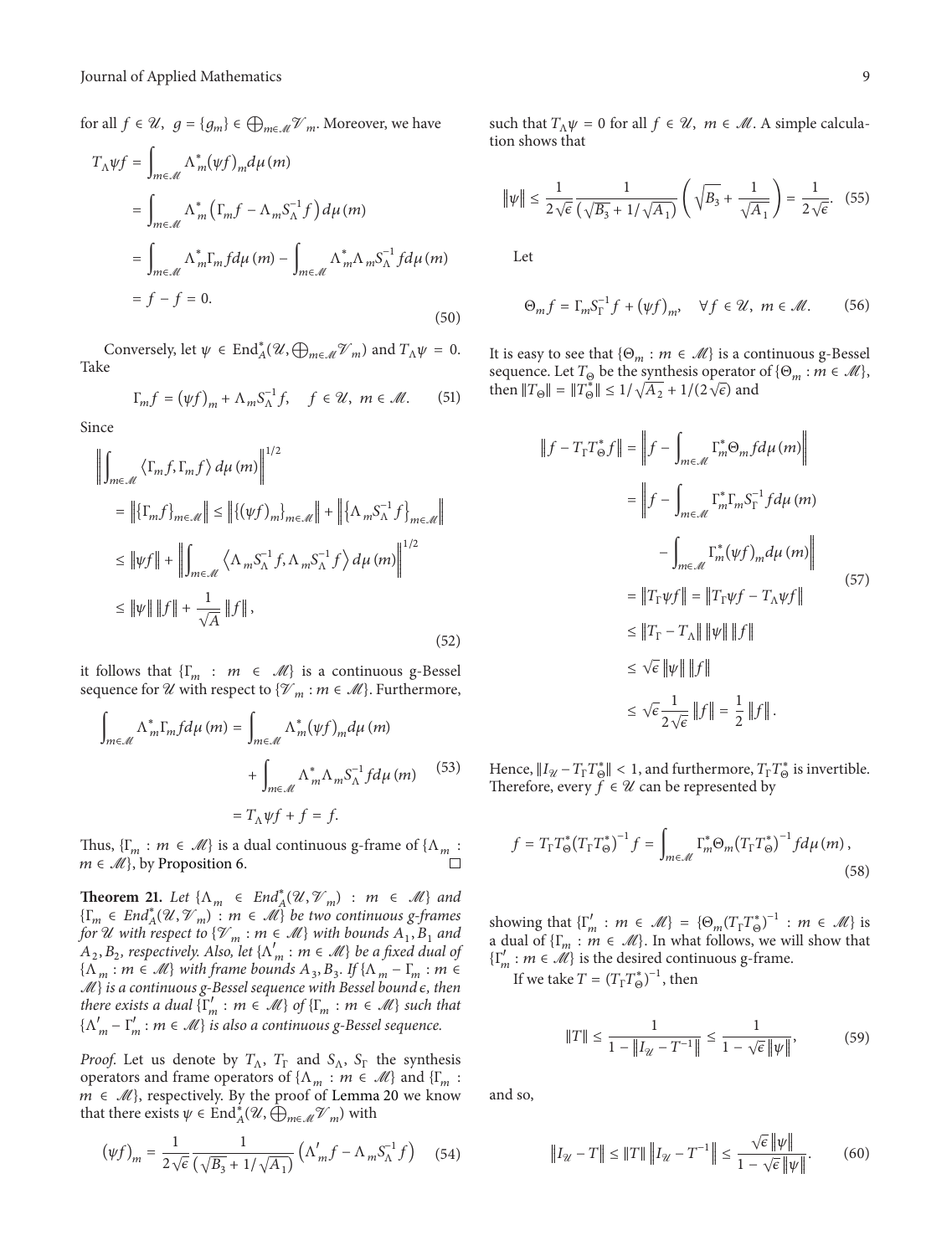$$
-\int_{m\in\mathcal{M}} \left(\Gamma'_{m}\right)^{*} g_{m} d\mu(m)\Big|
$$
  
\n
$$
=\left\|\int_{m\in\mathcal{M}} \left(\Lambda'_{m}\right)^{*} g_{m} d\mu(m)\right\|
$$
  
\n
$$
-\int_{m\in\mathcal{M}} T^{*} \Theta_{m}^{*} g_{m} d\mu(m)\Big|
$$
  
\n
$$
=\left\|T_{\Lambda'} g - T^{*} T_{\Theta} g\right\|
$$
  
\n
$$
=\left\|T_{\Lambda'} g - T^{*} T_{\Lambda'} g + T^{*} T_{\Lambda'} g - T^{*} T_{\Theta} g\right\|
$$
  
\n
$$
\leq\left\|I_{\mathcal{U}} - T\right\| \left\|T_{\Lambda'} g\right\|
$$
  
\n
$$
\leq (\left\|I_{\mathcal{U}} - T\right\| + \left\|T\right\|) \left\|T_{\Lambda'} g\right\|
$$
  
\n
$$
+\left\|T\right\| \left\|T_{\Theta} g\right\|
$$
  
\n
$$
\leq \frac{1 + \sqrt{\epsilon} \left\|\psi\right\|}{1 - \sqrt{\epsilon} \left\|\psi\right\|} \sqrt{B'} \left\|g\right\|
$$
  
\n
$$
+\frac{1}{1 - \sqrt{\epsilon} \left\|\psi\right\|} \left(\frac{1}{\sqrt{A_2}} + \frac{1}{2\sqrt{\epsilon}}\right) \left\|g\right\|
$$
  
\n
$$
=\frac{\left(1 + \sqrt{\epsilon} \left\|\psi\right\| \right) \sqrt{B_1} + 1/\sqrt{A_2} + 1/2\sqrt{\epsilon}}{1 - \sqrt{\epsilon} \left\|\psi\right\|} \sqrt{B'} \left\|g\right\|
$$

where  $B'$  is the upper frame bound of  $\{\Lambda'_m : m \in \mathcal{M}\}\)$ . The proof is completed.

#### **Acknowledgments**

This work was supported by the National Natural Science Foundation of China (Grant no. 11271148). The author thanks the referee(s) and the editor(s) for their valuable comments and suggestions which improved the quality of the paper.

#### **References**

- [1] R. J. Duffin and A. C. Schaeffer, "A class of nonharmonic Fourier series," *Transactions of the American Mathematical Society*, vol. 72, pp. 341–366, 1952.
- [2] I. Daubechies, A. Grossmann, and Y. Meyer, "Painless nonorthogonal expansions," *Journal of Mathematical Physics*, vol. 27, no. 5, pp. 1271–1283, 1986.
- [3] D. Han and D. R. Larson, "Frames, bases and group representations," *Memoirs of the American Mathematical Society*, vol. 147, no. 697, 2000.
- [4] O. Christensen, *An Introduction to Frames and Riesz Bases*, Applied and Numerical Harmonic Analysis, Birkhäuser Boston, Boston, Mass, USA, 2003.
- [5] I. Daubechies, *Ten Lectures on Wavelets*, vol. 61, Society for Industrial and Applied Mathematics (SIAM), Philadelphia, Pa, USA, 1992.
- [6] C. E. Heil and D. F. Walnut, "Continuous and discrete wavelet transforms," *SIAM Review*, vol. 31, no. 4, pp. 628–666, 1989.
- [7] H. G. Feichtinger and T. Strohmer, *Gabor Analysis and Algorithms*, Applied and Numerical Harmonic Analysis, Birkhäuser Boston, Boston, Mass, USA, 1998.
- [8] M. Frazier and B. Jawerth, "Decomposition of Besov spaces," *Indiana University Mathematics Journal*, vol. 34, no. 4, pp. 777– 799, 1985.
- [9] K. Gröchenig, "Describing functions: atomic decompositions versus frames," *Monatshefte für Mathematik*, vol. 112, no. 1, pp. 1–42, 1991.
- [10] W.-C. Sun, "G-frames and g-Riesz bases," *Journal of Mathematical Analysis and Applications*, vol. 322, no. 1, pp. 437–452, 2006.
- [11] M. Frank and D. R. Larson, "Frames in Hilbert  $C^*$ -modules and <sup>∗</sup>-algebras," *Journal of Operator Theory*, vol. 48, no. 2, pp. 273– 314, 2002.
- [12] A. Khosravi and B. Khosravi, "Frames and bases in tensor products of Hilbert spaces and Hilbert C<sup>\*</sup>-modules," *Proceedings of the Indian Academy of Sciences Mathematical Sciences*, vol. 117, no. 1, pp. 1–12, 2007.
- [13] A. Khosravi and B. Khosravi, "Fusion frames and  $q$ -frames in Hilbert C<sup>\*</sup>-modules," *International Journal of Wavelets*, *Multiresolution and Information Processing*, vol. 6, no. 3, pp. 433–446, 2008.
- [14] X.-C. Xiao and X.-M. Zeng, "Some properties of g-frames in Hilbert C<sup>\*</sup>-modules," *Journal of Mathematical Analysis and Applications*, vol. 363, no. 2, pp. 399–408, 2010.
- [15] A. Khosravi and B. Khosravi, "G-frames and modular Riesz bases in Hilbert C<sup>\*</sup>-modules," *International Journal of Wavelets*, *Multiresolution and Information Processing*, vol. 10, no. 2, p. 12, 2012.
- [16] G. Kaiser, *A Friendly Guide to Wavelets*, Birkhäuser Boston, Boston, Mass, USA, 1994.
- [17] S. T. Ali, J.-P. Antoine, and J.-P. Gazeau, "Continuous frames in Hilbert space," *Annals of Physics*, vol. 222, no. 1, pp. 1–37, 1993.
- [18] J.-P. Gabardo and D. Han, "Frames associated with measurable spaces," *Advances in Computational Mathematics*, vol. 18, no. 2– 4, pp. 127–147, 2003.
- [19] A. Askari-Hemmat, M. A. Dehghan, and M. Radjabalipour, "Generalized frames and their redundancy," *Proceedings of the American Mathematical Society*, vol. 129, no. 4, pp. 1143–1147, 2001.
- [20] S. T. Ali, J.-P. Antoine, and J.-P. Gazeau, *Coherent States, Wavelets and Their Generalizations*, Springer, Berlin, Germany, 2000.
- [21] M. R. Kouchi and A. Nazari, "Continuous g-frame in Hilbert <sup>∗</sup>-modules," *Abstract and Applied Analysis*, vol. 2011, Article ID 361595, 20 pages, 2011.
- [22] E. C. Lance, *Hilbert C*<sup>∗</sup>*-Modules: A Toolkit for Operator Algebraist*, vol. 210 of *London Mathematical Society Lecture Note Series*, Cambridge University Press, Cambridge, UK, 1995.
- [23] N. E. Wegge-Olsen, *K-Theory and C*<sup>∗</sup>*-Algebras, A Friendly Approach*, The Clarendon Press Oxford University Press, Oxford, England, 1993.
- [24] W. L. Paschke, "Inner product modules over B<sup>\*</sup>-algebras," *Transactions of the American Mathematical Society*, vol. 182, pp. 443–468, 1973.

have